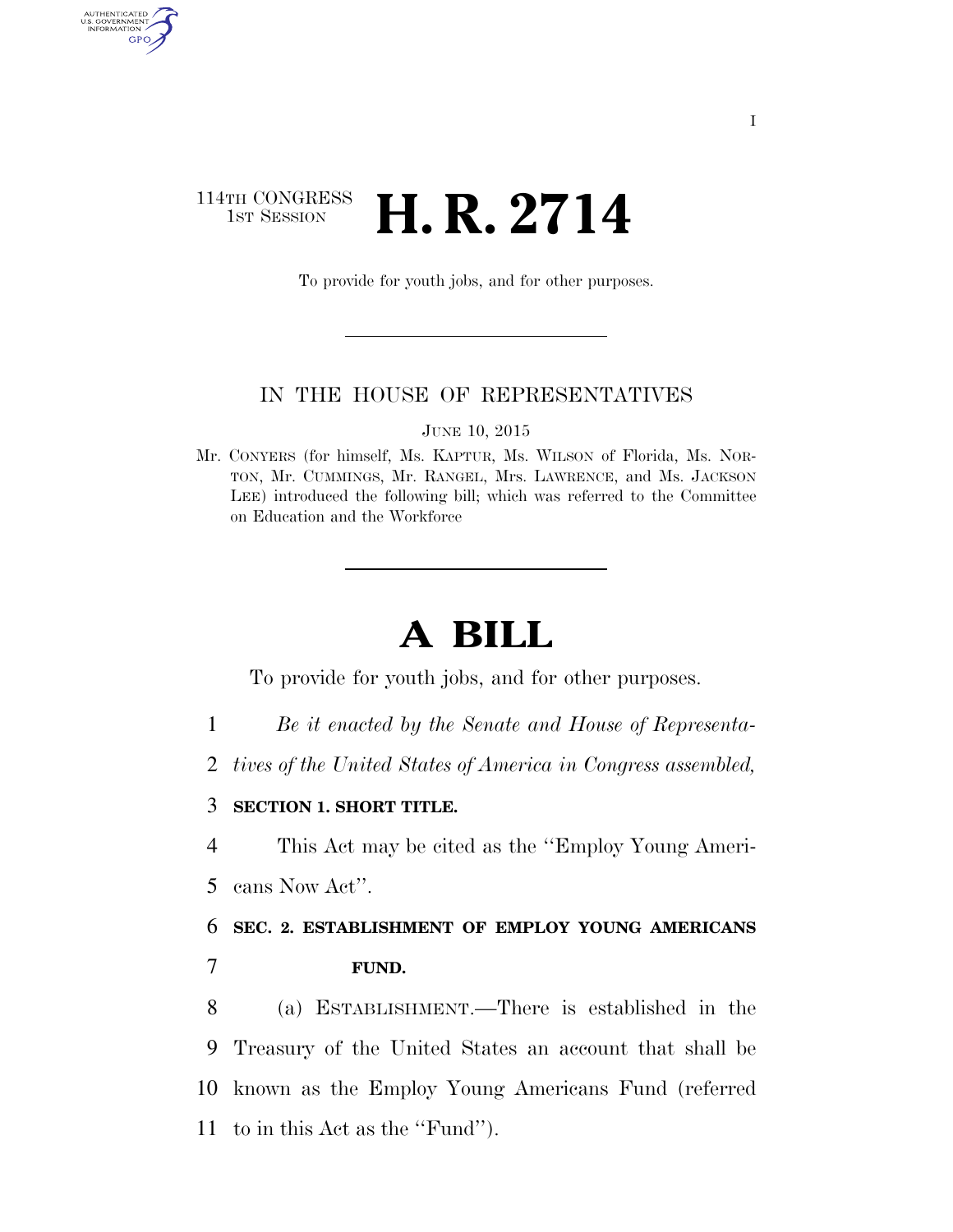(b) DEPOSITS INTO THE FUND.—Out of any amounts in the Treasury not otherwise appropriated, there is appropriated \$5,500,000,000 for fiscal year 2016, which shall be paid to the Fund, to be used by the Sec-retary of Labor to carry out this Act.

 (c) AVAILABILITY OF FUNDS.—Of the amounts avail- able to the Fund under subsection (b), the Secretary of Labor shall—

 (1) allot \$4,000,000,000 in accordance with section 3 to provide summer and year-round employ-ment opportunities to low-income youth; and

 (2) award \$1,500,000,000 in allotments and competitive grants in accordance with section 4 to local entities to carry out work-based training and other work-related and educational strategies and activities of demonstrated effectiveness to unem- ployed, low-income young adults and low-income youth to provide the skills and assistance needed to obtain employment.

20 (d) PERIOD OF AVAILABILITY.—The amounts appro- priated under this Act shall be available for obligation by the Secretary of Labor, and shall be available for expendi-ture by grantees (including subgrantees), until expended.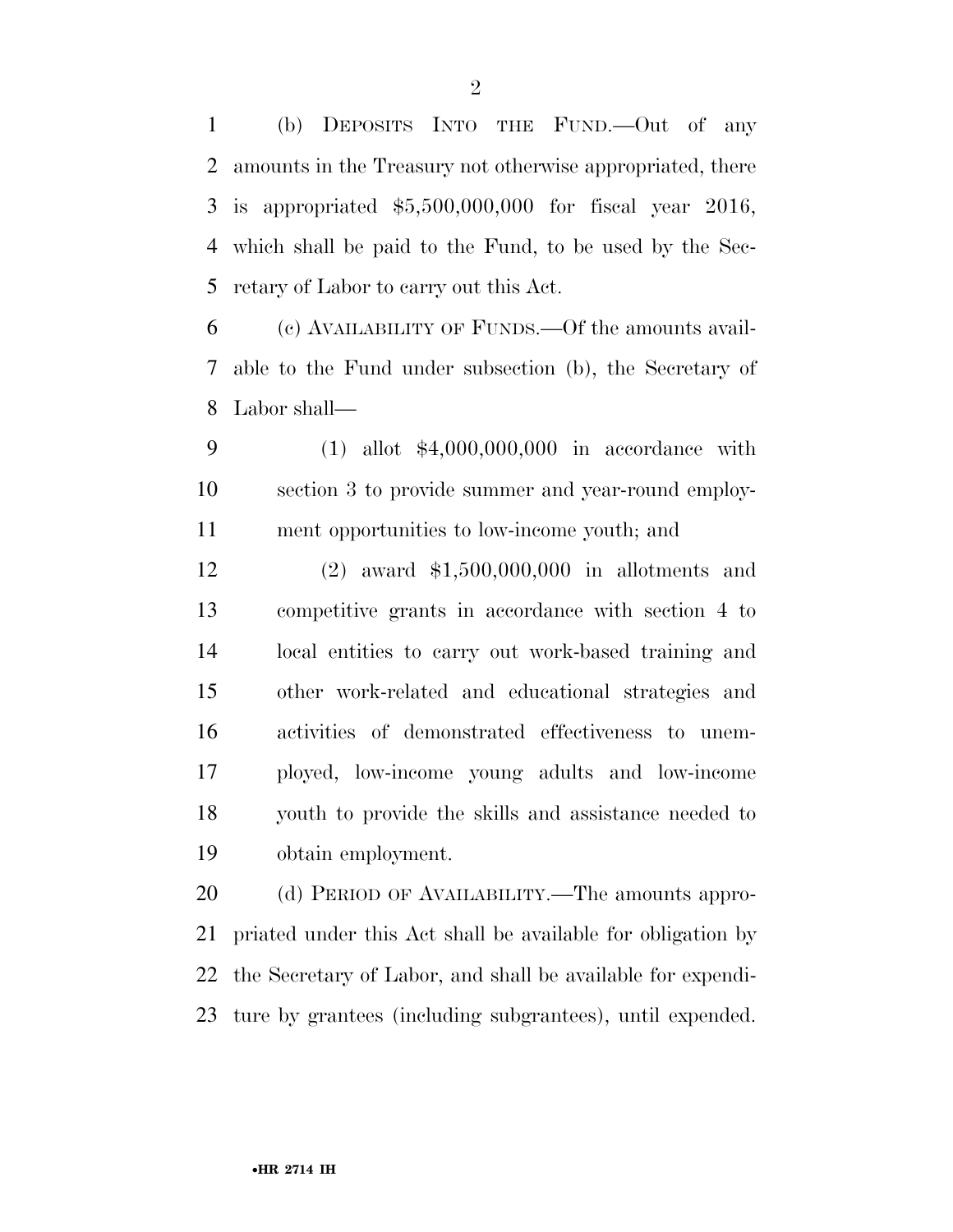#### **SEC. 3. SUMMER EMPLOYMENT AND YEAR-ROUND EMPLOY-**

## **MENT OPPORTUNITIES FOR LOW-INCOME YOUTH.**

 (a) IN GENERAL.—From the funds available under 5 section  $2(c)(1)$ , the Secretary of Labor shall make an al- lotment under subsection (c) to each State that has a modification to a State plan (referred to in this section as a ''State plan modification'') (or other State request for funds specified in guidance under subsection (b)) ap- proved under subsection (d), and recipient under section 166(c) of the Workforce Innovation and Opportunity Act 12 (29 U.S.C.  $3221(e)$ ) (referred to in this section as a "Na- tive American grantee''), that meets the requirements of this section, for the purpose of providing summer employ- ment and year-round employment opportunities to low-in-come youth.

 (b) GUIDANCE AND APPLICATION OF REQUIRE-MENTS.—

 (1) GUIDANCE.—Not later than 20 days after the date of enactment of this Act, the Secretary of Labor shall issue guidance regarding the implemen-tation of this section.

 (2) PROCEDURES.—Such guidance shall, con-sistent with this section, include procedures for—

 (A) the submission and approval of State plan modifications, for such other forms of re-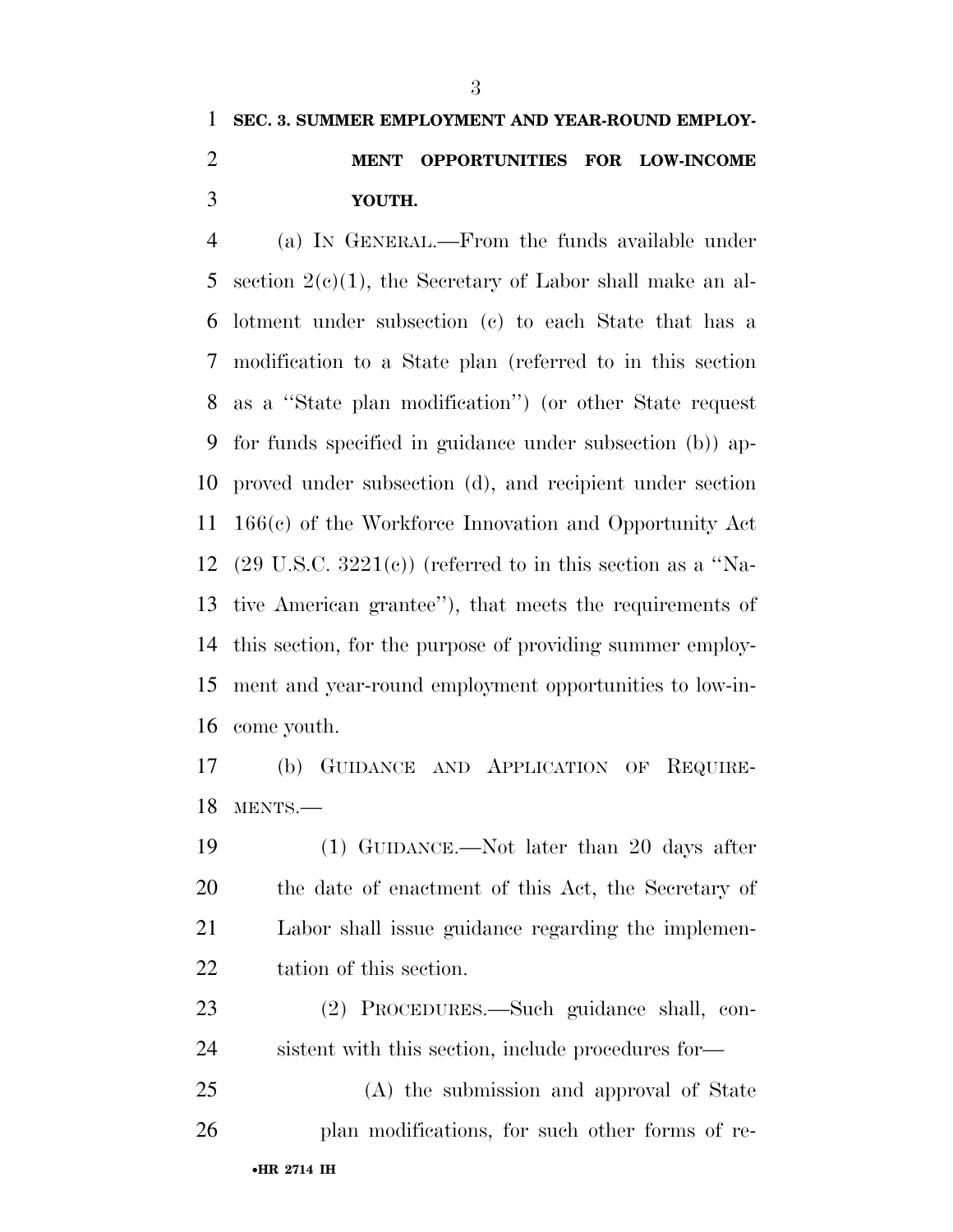| $\mathbf{1}$   | quests for funds by the State as may be identi-             |
|----------------|-------------------------------------------------------------|
| $\overline{2}$ | fied in such guidance, for modifications to local           |
| 3              | plans (referred to individually in this section as          |
| $\overline{4}$ | a "local plan modification"), or for such other             |
| 5              | forms of requests for funds by local areas as               |
| 6              | may be identified in such guidance, that pro-               |
| 7              | mote the expeditious and effective implementa-              |
| 8              | tion of the activities authorized under this sec-           |
| 9              | tion; and                                                   |
| 10             | (B) the allotment and allocation of funds,                  |
| 11             | including reallotment and reallocation of such              |
| 12             | funds, that promote such implementation.                    |
| 13             | (3) REQUIREMENTS.—Except as otherwise pro-                  |
| 14             | vided in the guidance described in paragraph (1)            |
| 15             | and in this section and other provisions of this Act,       |
| 16             | the funds provided for activities under this section        |
| 17             | shall be administered in accordance with the provi-         |
| 18             | sions of subtitles A, B, and E of title I of the Work-      |
| 19             | force Innovation and Opportunity Act (29 U.S.C.             |
| 20             | $3111$ et seq., $3151$ et seq., $3241$ et seq.) relating to |
| 21             | youth activities.                                           |
| 22             | (c) STATE ALLOTMENTS.—                                      |
| 23             | $(1)$ In GENERAL.—Using the funds described in              |
| 24             | subsection (a), the Secretary of Labor shall allot to       |

each State the total of the amounts assigned to the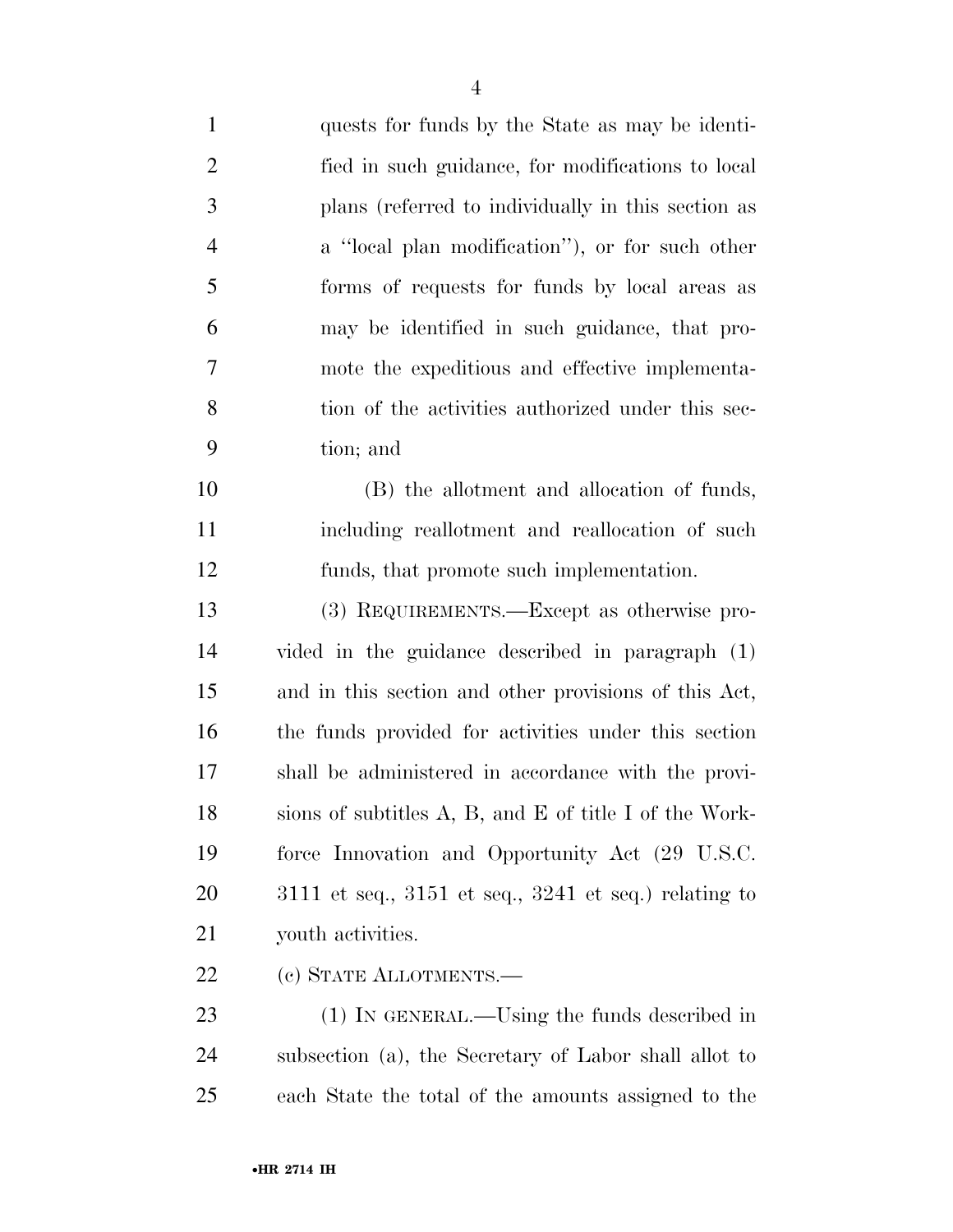State under subparagraphs (A) and (B) of para-graph (2).

(2) ASSIGNMENTS TO STATES.—

 (A) MINIMUM AMOUNTS.—Using funds de- scribed in subsection (a), the Secretary of Labor shall assign to each State an amount 7 equal to  $\frac{1}{2}$  of 1 percent of such funds.

 (B) FORMULA AMOUNTS.—The Secretary of Labor shall assign the remainder of the funds described in subsection (a) among the States by assigning—

 (i)  $33\frac{1}{3}$  percent on the basis of the relative number of individuals in the civil- ian labor force who are not younger than 16 but younger than 25 in each State, compared to the total number of individ- uals in the civilian labor force who are not younger than 16 but younger than 25 in all States;

20  $(iii)$   $33\frac{1}{3}$  percent on the basis of the 21 relative number of unemployed individuals 22 in each State, compared to the total num- ber of unemployed individuals in all States; and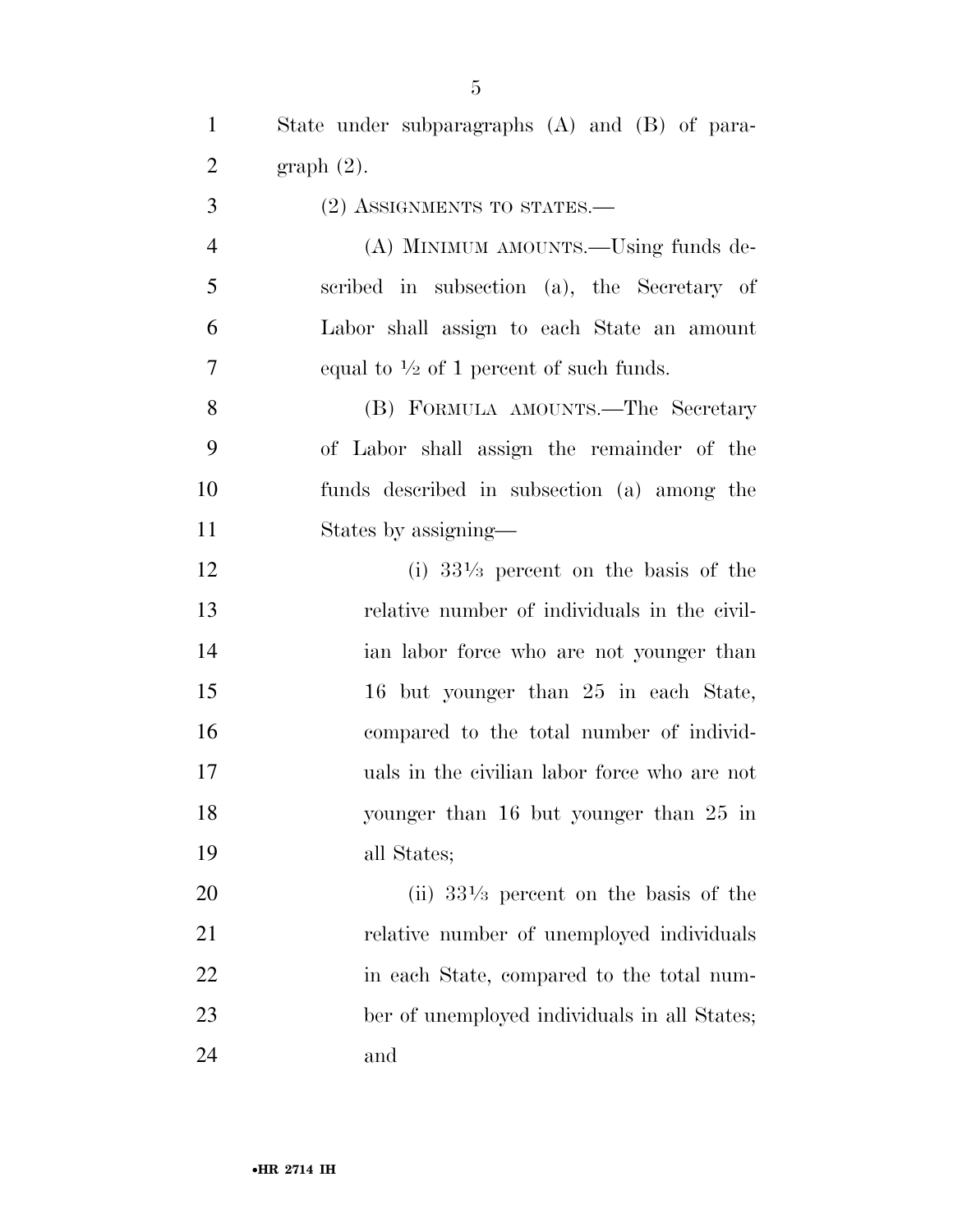| $\mathbf{1}$   | (iii) $33\frac{1}{3}$ on the basis of the relative       |
|----------------|----------------------------------------------------------|
| $\overline{2}$ | number of disadvantaged young adults and                 |
| 3              | youth in each State, compared to the total               |
| $\overline{4}$ | number of disadvantaged young adults and                 |
| 5              | youth in all States.                                     |
| 6              | (3) REALLOTMENT.—If the Governor of a State              |
| 7              | does not submit a State plan modification or other       |
| 8              | State request for funds specified in guidance under      |
| 9              | subsection (b) by the date specified in subsection       |
| 10             | $(d)(2)(A)$ , or a State does not receive approval of    |
| 11             | such State plan modification or request, the amount      |
| 12             | the State would have been eligible to receive pursu-     |
| 13             | ant to paragraph $(2)$ shall be transferred within the   |
| 14             | Fund and added to the amounts available for com-         |
| 15             | petitive grants under sections $2(c)(2)$ and $4(b)(2)$ . |
| 16             | (4) DEFINITIONS.—For purposes of paragraph               |
| 17             | (2), the term "disadvantaged young adult or youth"       |
| 18             | means an individual who is not younger than 16 but       |
| 19             | is younger than 25 who received an income, or is a       |
| <b>20</b>      | member of a family that received a total family in-      |
| 21             | come, that, in relation to family size, does not exceed  |
| 22             | the higher of—                                           |
| 23             | $(A)$ the poverty line; or                               |
| 24             | (B) 70 percent of the lower living standard              |
| 25             | income level.                                            |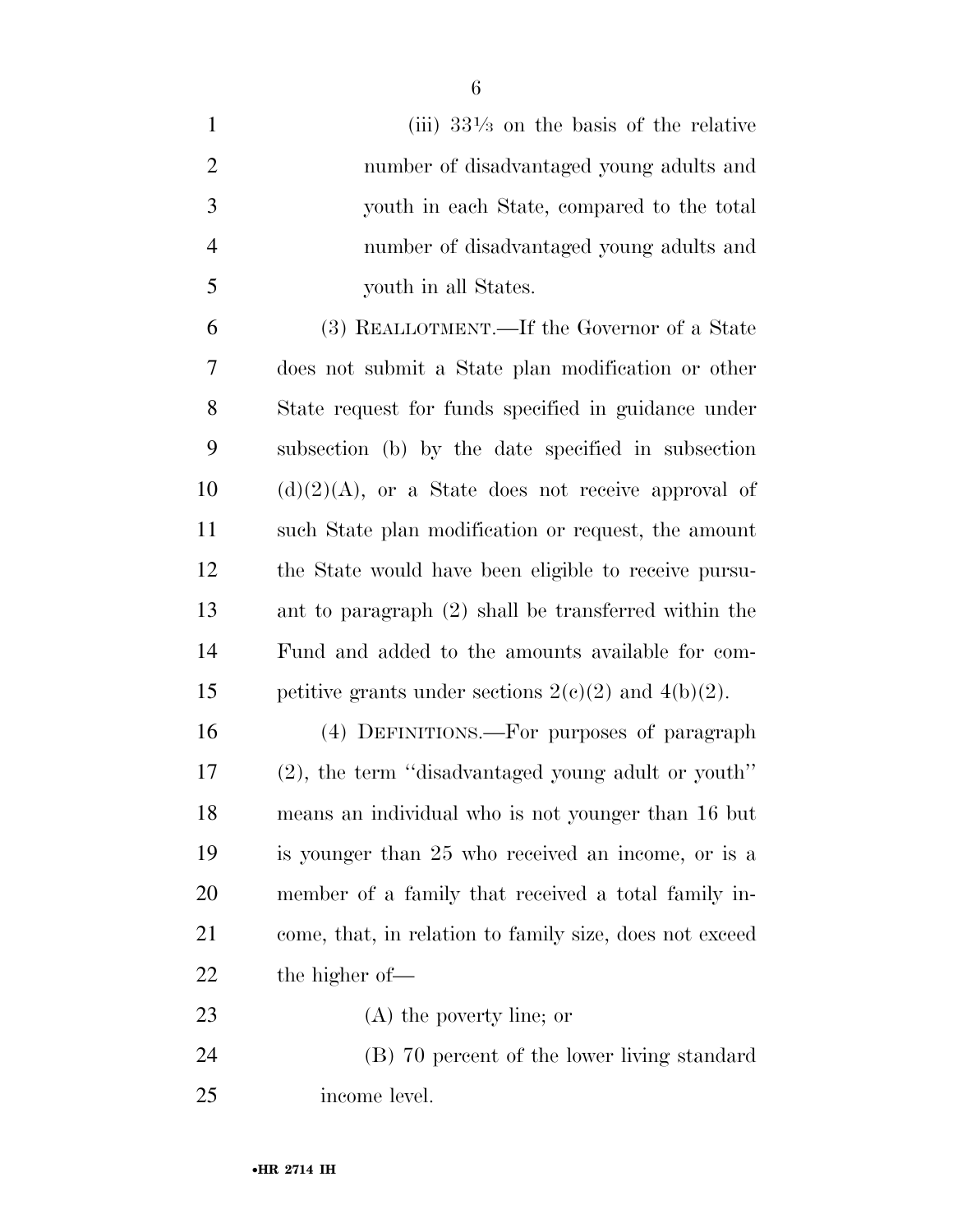(d) STATE PLAN MODIFICATION.—

 (1) IN GENERAL.—For a State to be eligible to receive an allotment of funds under subsection (c), the Governor of the State shall submit to the Sec- retary of Labor a State plan modification, or other State request for funds specified in guidance under subsection (b), in such form and containing such in- formation as the Secretary may require. At a min- imum, such State plan modification or request shall include—

 (A) a description of the strategies and ac- tivities to be carried out to provide summer em- ployment opportunities and year-round employ- ment opportunities, including linkages to train- ing and educational activities, consistent with 16 subsection (f);

 (B) a description of the requirements the State will apply relating to the eligibility of low- income youth, consistent with section 2(4), for summer employment opportunities and year-21 round employment opportunities, which require- ments may include criteria to target assistance to particular categories of such low-income youth, such as youth with disabilities, con-25 sistent with subsection (f);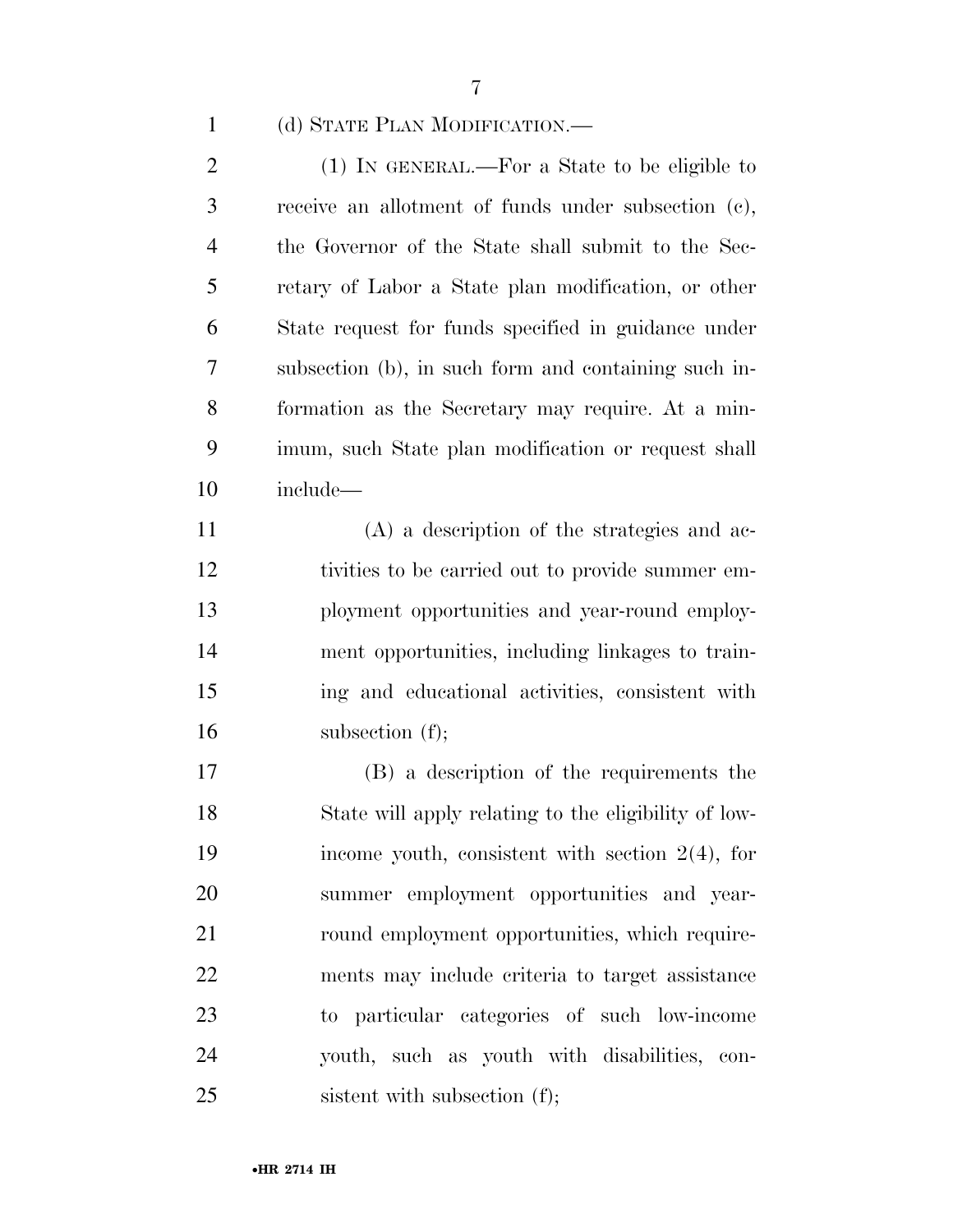- (C) a description of the performance out- comes to be achieved by the State through the activities carried out under this section and the processes the State will use to track perform- ance, consistent with guidance provided by the Secretary of Labor regarding such outcomes and processes and with section 5(b); (D) a description of the timelines for im- plementation of the strategies and activities de- scribed in subparagraph (A), and the number of 11 low-income youth expected to be placed in sum- mer employment opportunities, and year-round employment opportunities, respectively, by quarter; (E) assurances that the State will report such information, relating to fiscal, perform- ance, and other matters, as the Secretary may require and as the Secretary determines is nec- essary to effectively monitor the activities car-20 ried out under this section; (F) assurances that the State will ensure compliance with the requirements, restrictions, labor standards, and other provisions described
	-

24 in section  $5(a)$ ; and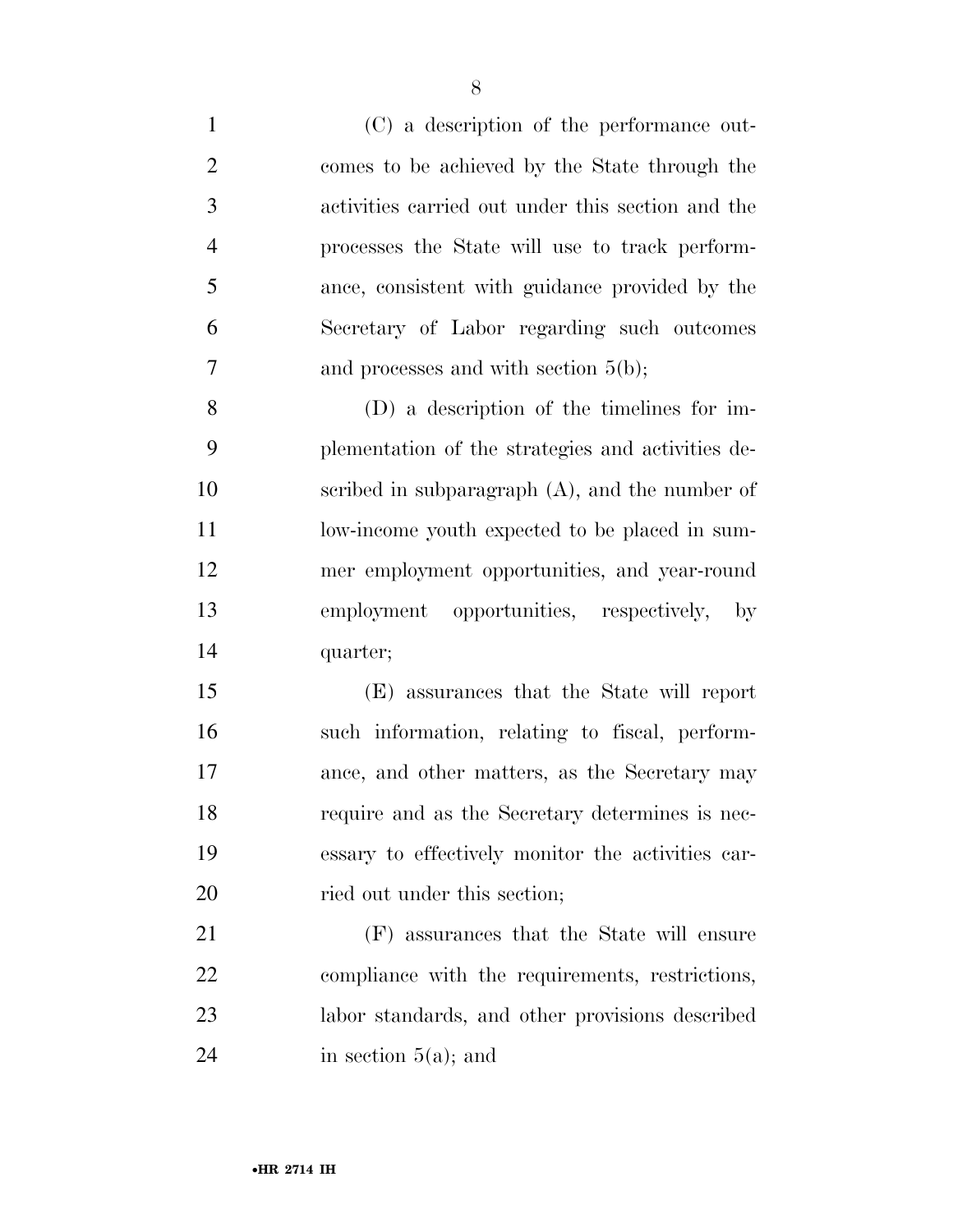| $\mathbf{1}$   | $(G)$ if a local board and chief elected offi-      |
|----------------|-----------------------------------------------------|
| $\overline{2}$ | cial in the State will provide employment oppor-    |
| 3              | tunities with the link to training and edu-         |
| $\overline{4}$ | cational activities described in subsection         |
| 5              | $(f)(2)(B)$ , a description of how the training and |
| 6              | educational activities will lead to the industry-   |
| 7              | recognized credential involved.                     |
| 8              | SUBMISSION AND APPROVAL OF STATE<br>(2)             |
| 9              | PLAN MODIFICATION OR REQUEST.                       |
| 10             | $(A)$ SUBMISSION.—                                  |
| 11             | (i) IN GENERAL.—The Governor shall                  |
| 12             | submit the State plan modification or               |
| 13             | other State request for funds specified in          |
| 14             | guidance under subsection (b) to the Sec-           |
| 15             | retary of Labor not later than 30 days              |
| 16             | after the issuance of such guidance.                |
| 17             | (ii) PROCESS.—The Secretary shall—                  |
| 18             | (I) make copies of the State plan                   |
| 19             | modification or request available to                |
| 20             | the public on the Web site of the De-               |
| 21             | partment of Labor and through other                 |
| 22             | electronic<br>means, on the date<br>on              |
| 23             | which the Governor submits the State                |
| 24             | plan modification or request under                  |
| 25             | this section;                                       |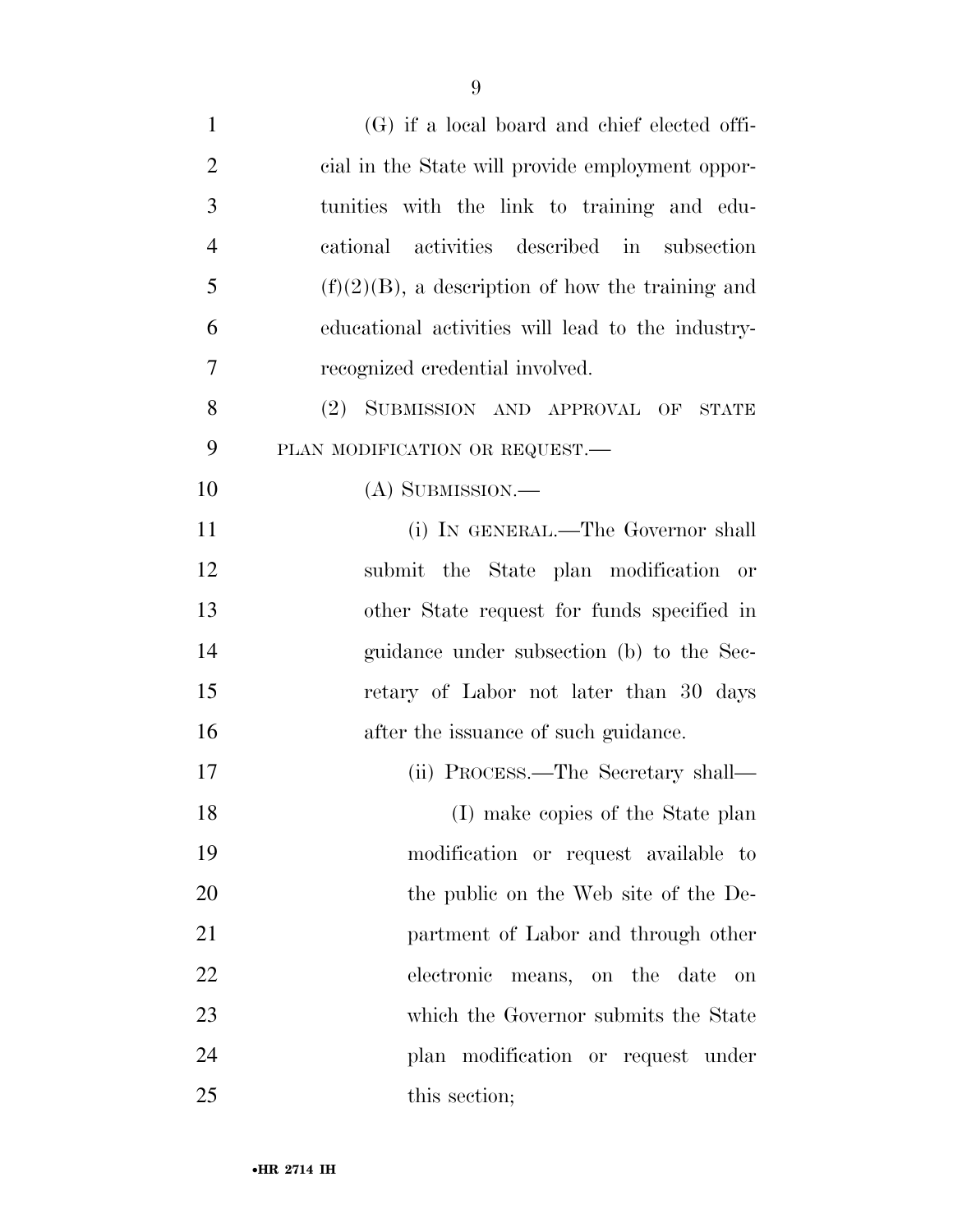| $\mathbf{1}$   | (II) allow members of the public,                |
|----------------|--------------------------------------------------|
| $\overline{2}$ | including representatives of business,           |
| 3              | representatives of labor organizations,          |
| $\overline{4}$ | and representatives of educational in-           |
| 5              | stitutions, to submit to the Secretary           |
| 6              | comments on the State plan modifica-             |
| $\overline{7}$ | tion or request, during a comment pe-            |
| 8              | riod beginning on the submission date            |
| 9              | and ending 60 days after the submis-             |
| 10             | sion date; and                                   |
| 11             | (III) include with the notification              |
| 12             | of approval or disapproval of the                |
| 13             | State plan modification or request,              |
| 14             | submitted to the Governor under sub-             |
| 15             | paragraph $(B)$ , any such comments              |
| 16             | that represent disagreement with the             |
| 17             | plan modification or request.                    |
| 18             | (B) APPROVAL.—The Secretary of Labor             |
| 19             | shall approve the State plan modification or re- |
| 20             | quest submitted under subparagraph (A) not       |
| 21             | later than 90 days after the submission date,    |
| 22             | unless the Secretary determines that the plan    |
| 23             | or request is inconsistent with the requirements |
| 24             | of this section. If the Secretary has not made   |
| 25             | a determination with that 90-day period, the     |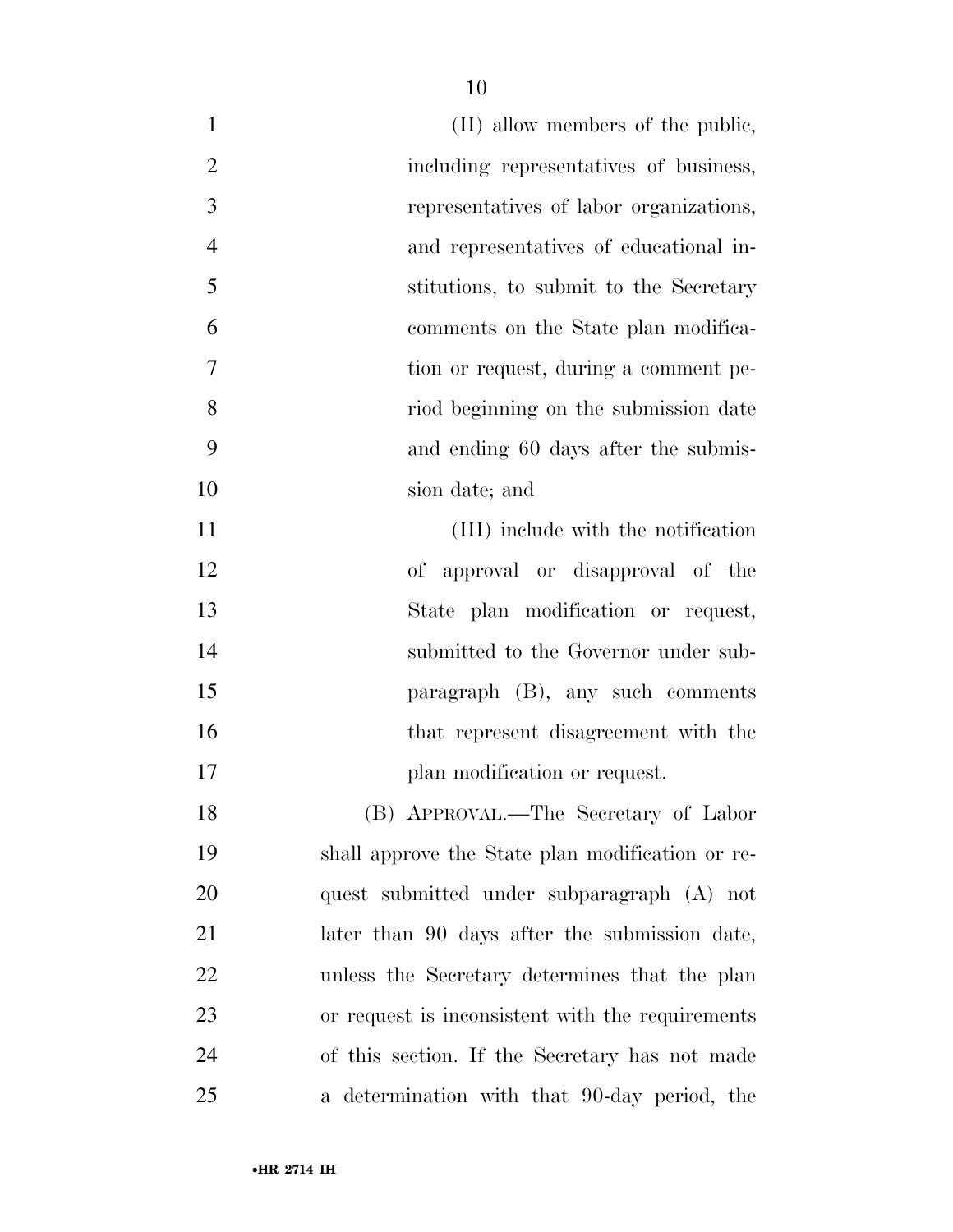plan or request shall be considered to be ap- proved. If the plan or request is disapproved, the Secretary may provide a reasonable period of time in which the plan or request may be amended and resubmitted for approval. If the plan or request is approved, the Secretary shall allot funds to the State under subsection (c) within 90 days after such approval. (3) MODIFICATIONS TO STATE PLAN OR RE- QUEST.—The Governor may submit further modi- fications to a State plan modification or other State request for funds specified under subsection (b), consistent with the requirements of this section. (e) WITHIN-STATE ALLOCATION AND ADMINISTRA- TION.— (1) IN GENERAL.—Of the funds allotted to the State under subsection (c), the Governor— (A) may reserve not more than 5 percent of the funds for administration and technical assistance; and (B) shall allocate the remainder of the funds among local areas within the State in ac- cordance with clauses (i), (ii), and (iii) of sub-24 section  $(e)(2)(B)$ , except that for purposes of such allocation references to a State in sub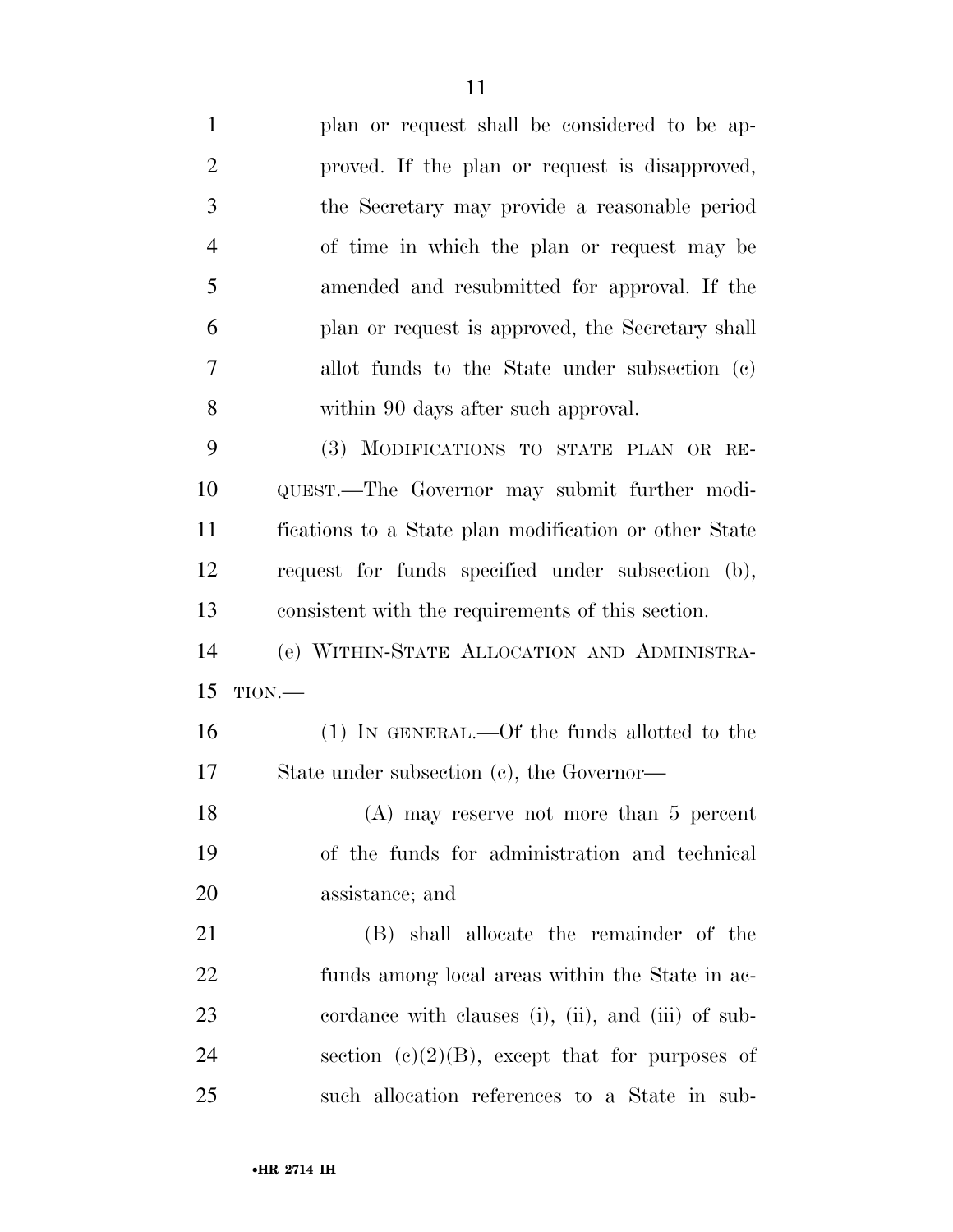1 section  $(e)(2)(B)$  shall be deemed to be ref- erences to a local area and references to all States shall be deemed to be references to all local areas in the State involved.

 $5 \qquad (2)$  LOCAL PLAN.—

 (A) SUBMISSION.—In order to receive an allocation under paragraph (1)(B), the local board, in partnership with the chief elected offi- cial for the local area involved, shall submit to the Governor a local plan modification, or such other request for funds by local areas as may be specified in guidance under subsection (b), not later than 30 days after the submission by the State of the State plan modification or other State request for funds specified in guid- ance under subsection (b), describing the strat- egies and activities to be carried out under this section.

 (B) APPROVAL.—The Governor shall ap- prove the local plan modification or other local request for funds submitted under subpara- graph (A) not later than 30 days after the sub- mission date, unless the Governor determines that the plan or request is inconsistent with re-quirements of this section. If the Governor has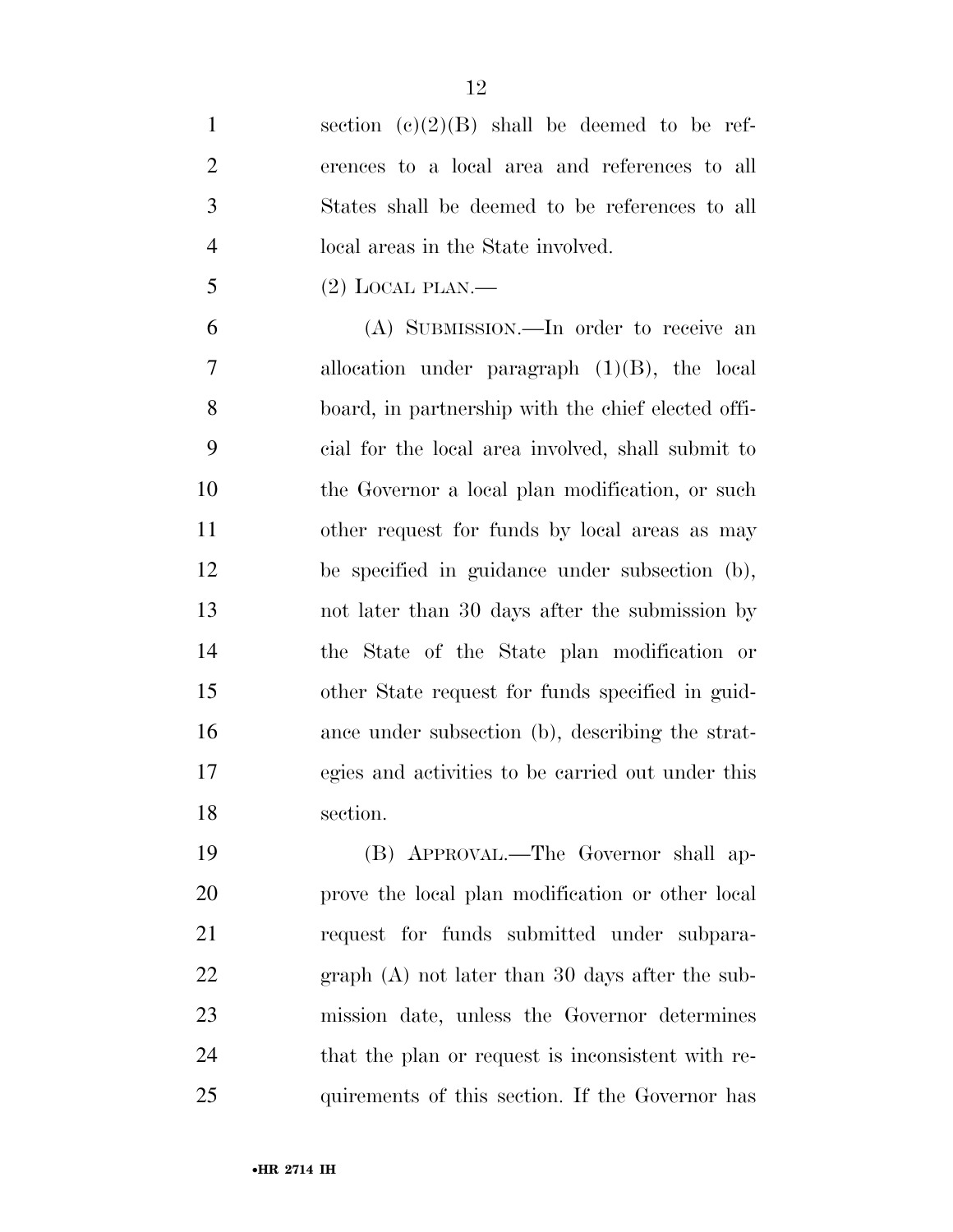not made a determination within that 30-day period, the plan shall be considered to be ap- proved. If the plan or request is disapproved, the Governor may provide a reasonable period of time in which the plan or request may be amended and resubmitted for approval. If the plan or request is approved, the Governor shall allocate funds to the local area within 30 days after such approval.

 (3) REALLOCATION.—If a local board and chief elected official do not submit a local plan modifica- tion (or other local request for funds specified in guidance under subsection (b)) by the date specified in paragraph (2), or the Governor disapproves a local plan modification (or other local request), the amount the local area would have been eligible to re- ceive pursuant to the formula under paragraph (1)(B) shall be allocated to local areas that receive approval of their local plan modifications or local re- quests for funds under paragraph (2). Each such local area shall receive a share of the total amount available for reallocation under this paragraph, in accordance with the area's share of the total amount allocated under paragraph (1)(B) to such local areas.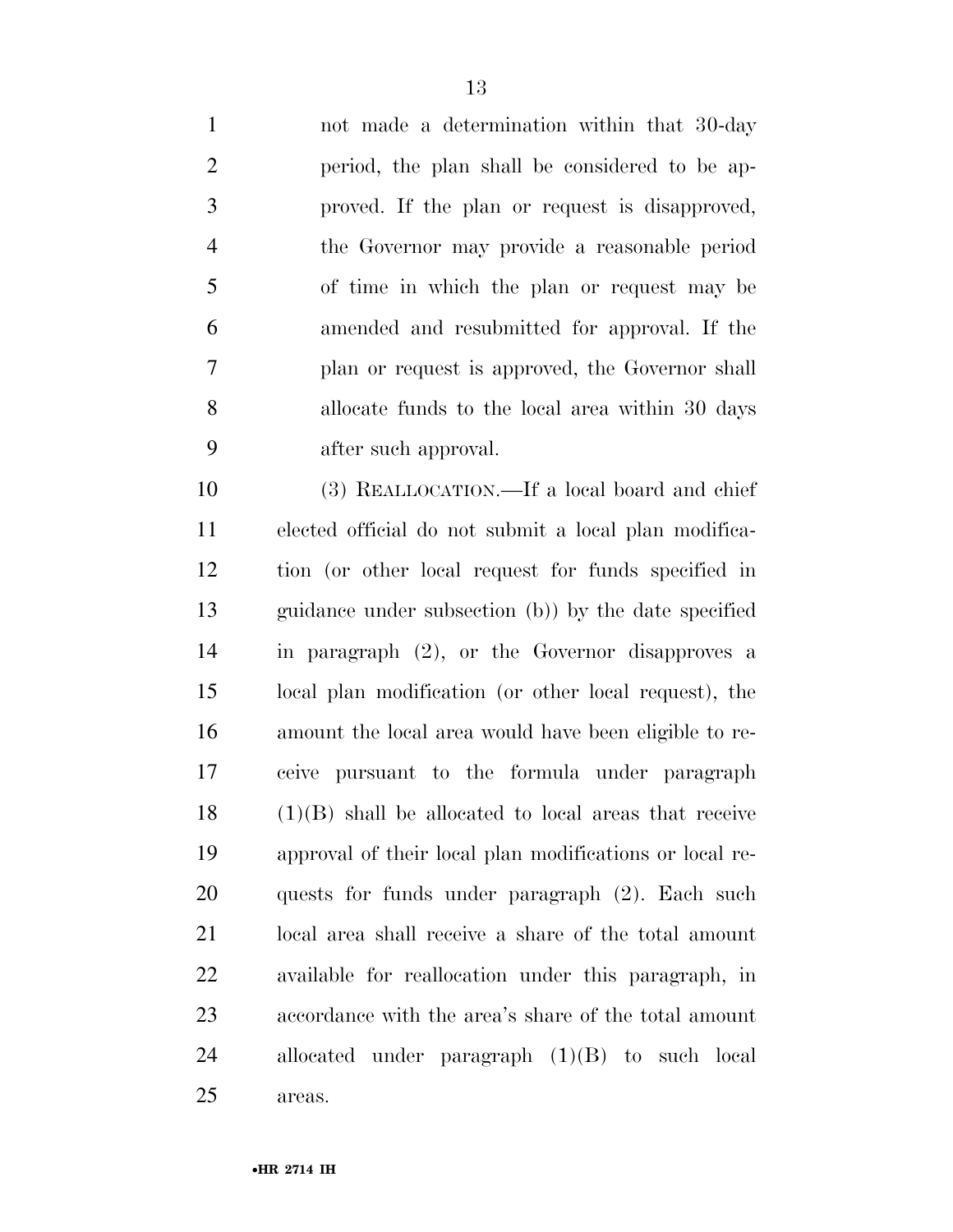(f) USE OF FUNDS.—

 (1) IN GENERAL.—The funds made available under this section shall be used—

 (A) to provide summer employment oppor- tunities for low-income youth, with direct link- ages to academic and occupational learning, and may be used to provide supportive services, such as transportation or child care, that is necessary to enable the participation of such youth in the opportunities; and

 (B) to provide year-round employment op- portunities, which may be combined with other activities authorized under section 129 of the 14 Workforce Innovation and Opportunity Act  $(29)$ U.S.C. 3164), to low-income youth.

 (2) PROGRAM PRIORITIES.—In administering the funds under this section, the local board and chief elected official shall give priority to—

 (A) identifying employment opportunities that are—

 (i) in emerging or in-demand occupa-22 tions in the local area; or (ii) in the public or nonprofit sector

and meet community needs; and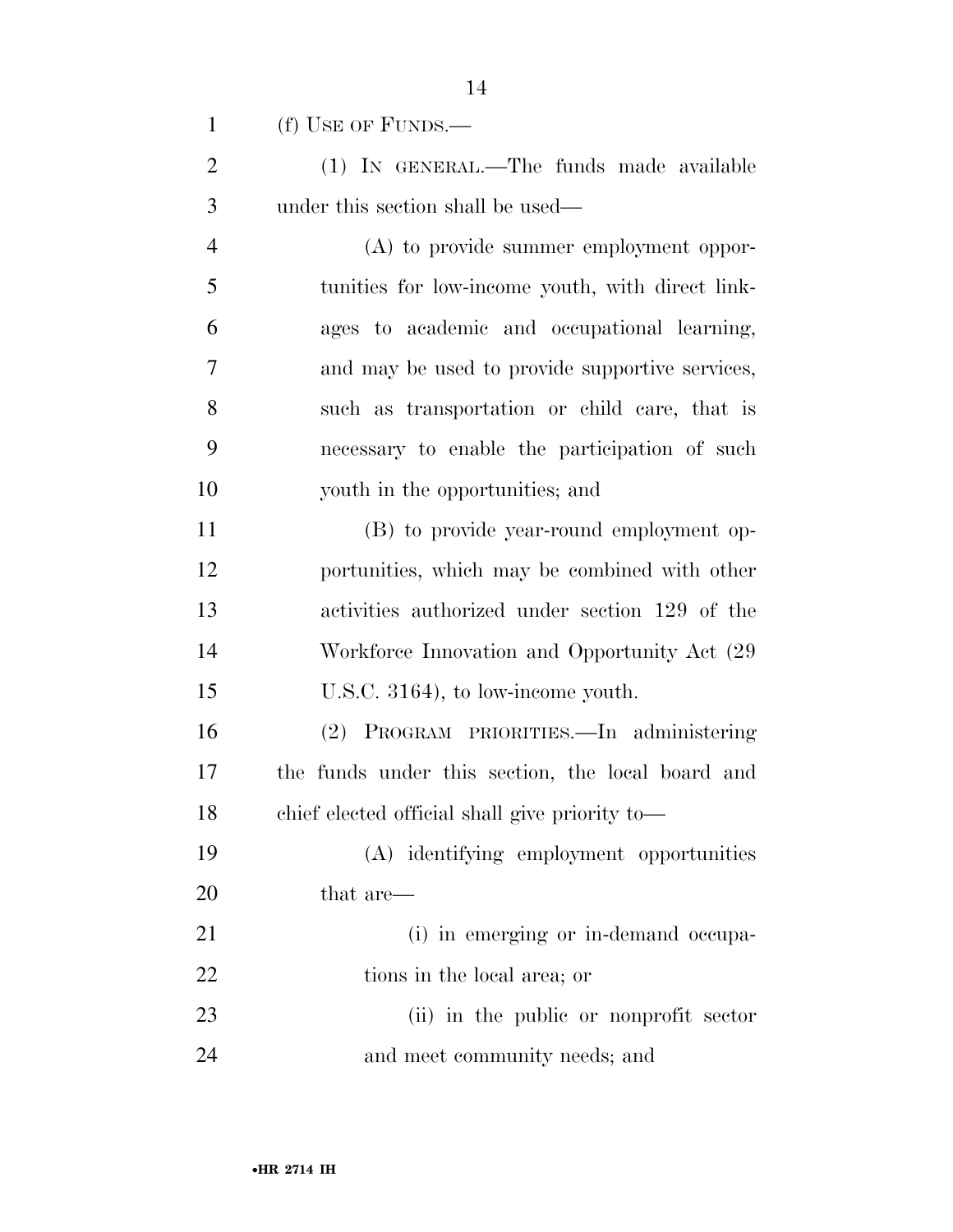(B) linking participants in year-round em- ployment opportunities to training and edu- cational activities that will provide such partici- pants an industry-recognized certificate or cre- dential (referred to in this Act as an ''industry- recognized credential''). (3) ADMINISTRATION.—Not more than 5 per- cent of the funds allocated to a local area under this section may be used for the costs of administration of this section. (4) PERFORMANCE ACCOUNTABILITY.—For ac- tivities funded under this section, in lieu of meeting the requirements described in (before July 1, 2016) section 136 of the Workforce Investment Act of 1998 (29 U.S.C. 2871) and (after June 30, 2016) section 116 of the Workforce Innovation and Oppor- tunity Act (29 U.S.C. 3141), States and local areas shall provide such reports as the Secretary of Labor may require regarding the performance outcomes de-20 scribed in section  $5(b)(5)$ . **SEC. 4. WORK-BASED EMPLOYMENT STRATEGIES AND AC- TIVITIES OF DEMONSTRATED EFFECTIVE- NESS.**  (a) IN GENERAL.—From the funds available under

25 section  $2(c)(2)$ , the Secretary of Labor shall make allot-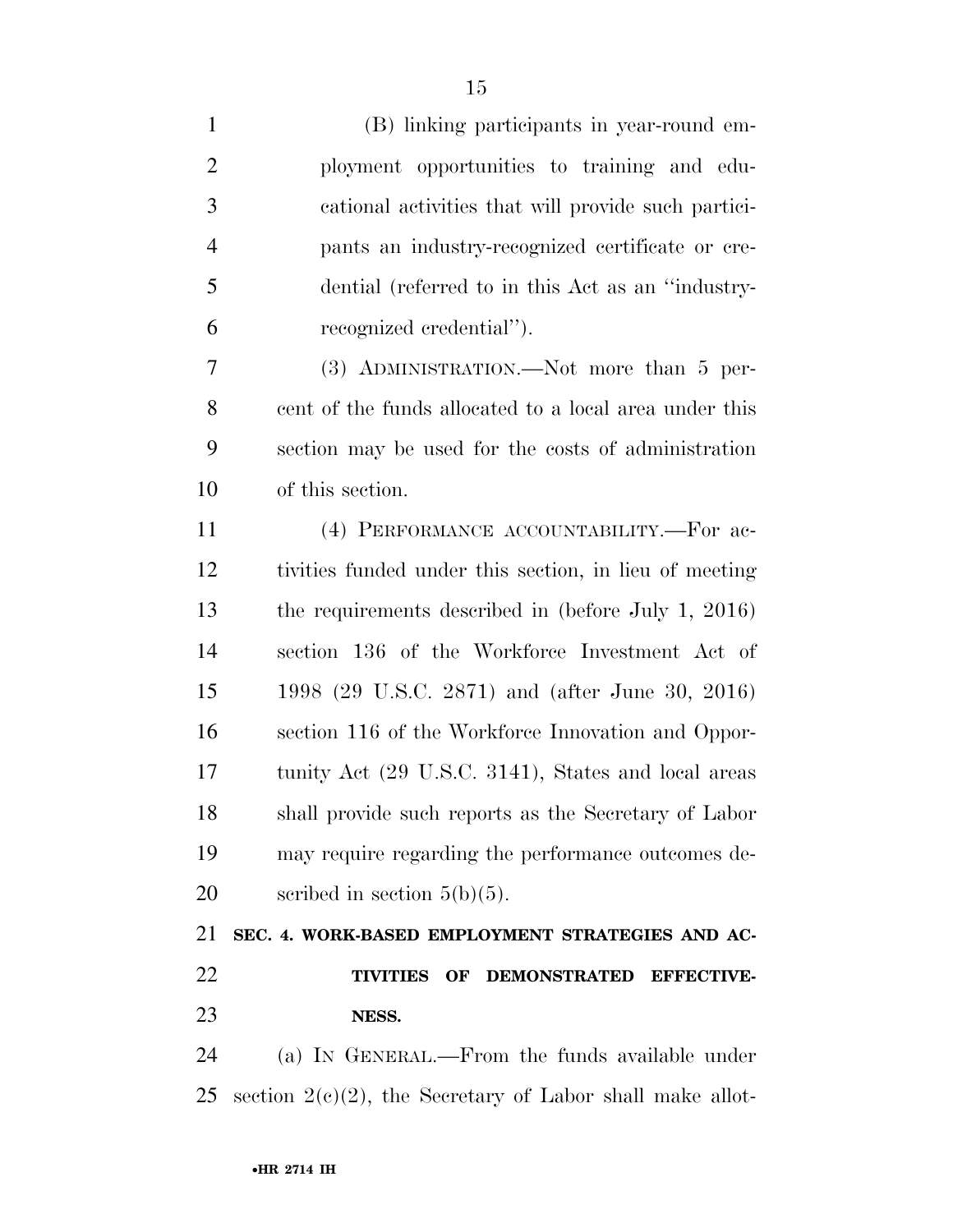| 1              | ments to States, and award grants to eligible entities,   |
|----------------|-----------------------------------------------------------|
| 2              | under subsection (b) to carry out work-based strategies   |
| 3              | and activities of demonstrated effectiveness.             |
| $\overline{4}$ | (b) ALLOTMENTS AND GRANTS.—                               |
| 5              | (1) ALLOTMENTS TO STATES FOR GRANTS.—                     |
| 6              | (A) ALLOTMENTS.—Using funds described                     |
| 7              | in subsection (a), the Secretary of Labor shall           |
| 8              | allot to each State an amount equal to $\frac{1}{2}$ of 1 |
| 9              | percent of such funds.                                    |
| 10             | (B) GRANTS TO ELIGIBLE ENTITIES.—The                      |
| 11             | State shall use the funds to award grants, on             |
| 12             | a competitive basis, to eligible entities in the          |
| 13             | State.                                                    |
| 14             | (2) DIRECT GRANTS TO ELIGIBLE ENTITIES.—                  |
|                |                                                           |
| 15             | Using the funds described in subsection (a) that are      |
| 16             | not allotted under paragraph (1), the Secretary of        |
| 17             | Labor shall award grants on a competitive basis to        |
| 18             | eligible entities.                                        |
| 19             | (c) ELIGIBLE ENTITY.—To be eligible to receive a          |
| <b>20</b>      | grant under this section, an entity—                      |
| 21             | $(1)$ shall include—                                      |
| 22             | (A) a partnership involving a chief elected               |
| 23             | official and the local board for the local area in-       |
| 24             | volved (which may include a partnership with              |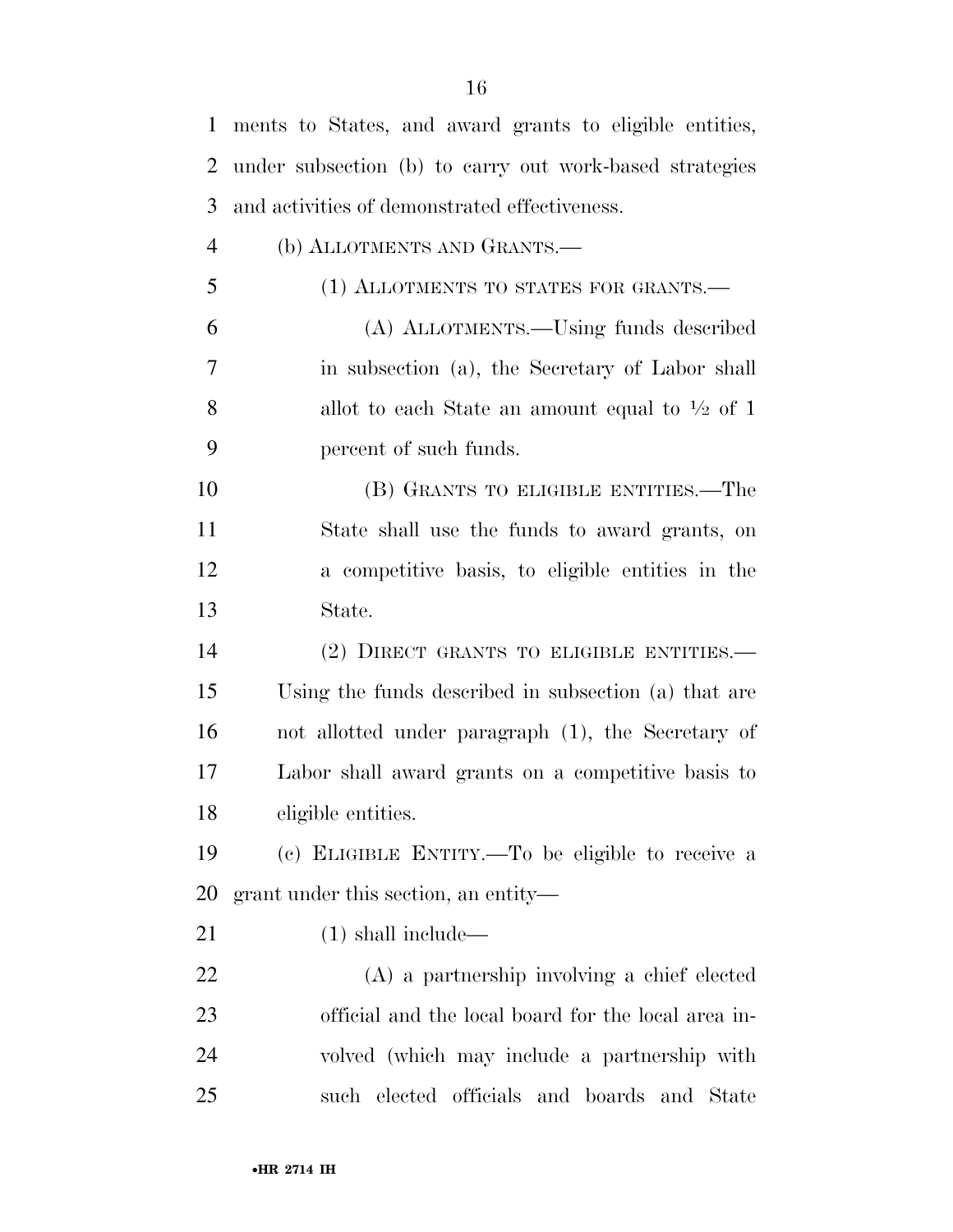| $\mathbf{1}$   | elected officials and State boards, in the region           |
|----------------|-------------------------------------------------------------|
| $\overline{2}$ | and in the State); or                                       |
| 3              | (B) an entity eligible to apply for a grant,                |
| $\overline{4}$ | contract, or agreement under section 166 of the             |
| 5              | Workforce Innovation and Opportunity Act (29)               |
| 6              | U.S.C. 3221); and                                           |
| 7              | $(2)$ may include, in combination with a partner-           |
| 8              | ship or entity described in paragraph $(1)$ —               |
| 9              | (A) employers or employer associations;                     |
| 10             | (B) adult education providers or postsec-                   |
| 11             | ondary educational institutions, including com-             |
| 12             | munity colleges;                                            |
| 13             | (C) community-based organizations;                          |
| 14             | (D) joint labor-management committees;                      |
| 15             | (E) work-related intermediaries;                            |
| 16             | (F) labor organizations that sponsor train-                 |
| 17             | ing or employment upgrade programs; and                     |
| 18             | (G) other appropriate organizations.                        |
| 19             | (d) APPLICATION.—To be eligible to receive a grant          |
| 20             | under this section, an entity shall submit to the Secretary |
| 21             | of Labor (or to the State, if applying for a grant under    |
| 22             | subsection $(b)(1)(B)$ an application at such time, in such |
| 23             | manner, and containing such information as the Secretary    |
| 24             | may require. At a minimum, the application shall—           |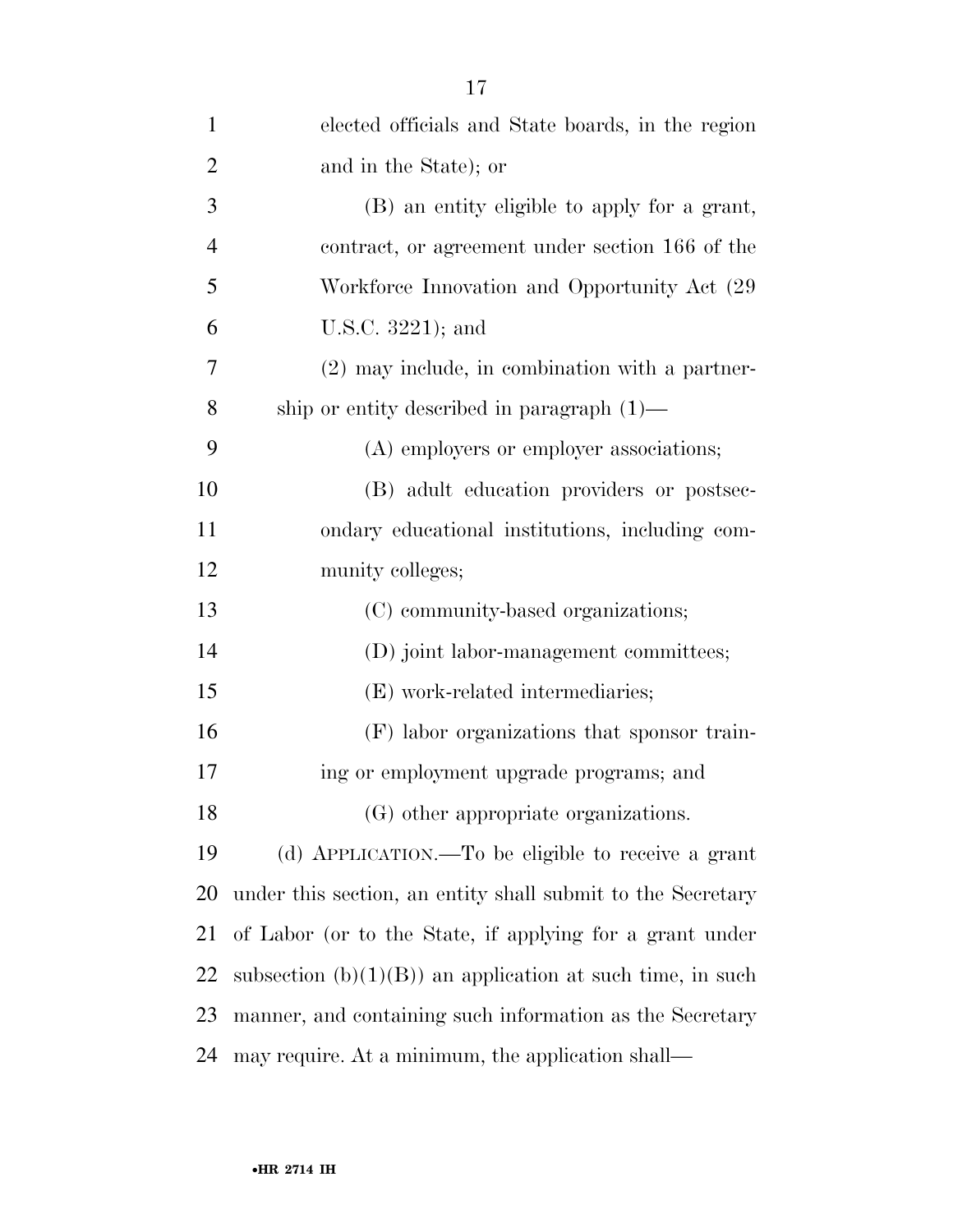(1) describe the strategies and activities of dem- onstrated effectiveness that the eligible entity will carry out to provide unemployed, low-income young adults and low-income youth with skills that will lead to employment upon completion of participation in such activities;

 (2) describe the requirements that will apply re- lating to the eligibility of unemployed, low-income young adults and low-income youth, consistent with section 2, for activities carried out under this sec- tion, which requirements may include criteria to tar- get assistance to particular categories of such adults and youth, such as individuals with disabilities or in- dividuals who have exhausted all rights to unemploy-ment compensation;

 (3) describe how the strategies and activities will address the needs of the target populations iden- tified in paragraph (2) and the needs of employers in the local area;

 (4) describe the expected outcomes to be achieved by implementing the strategies and activi-ties;

 (5) provide evidence that the funds provided through the grant will be expended expeditiously and efficiently to implement the strategies and activities;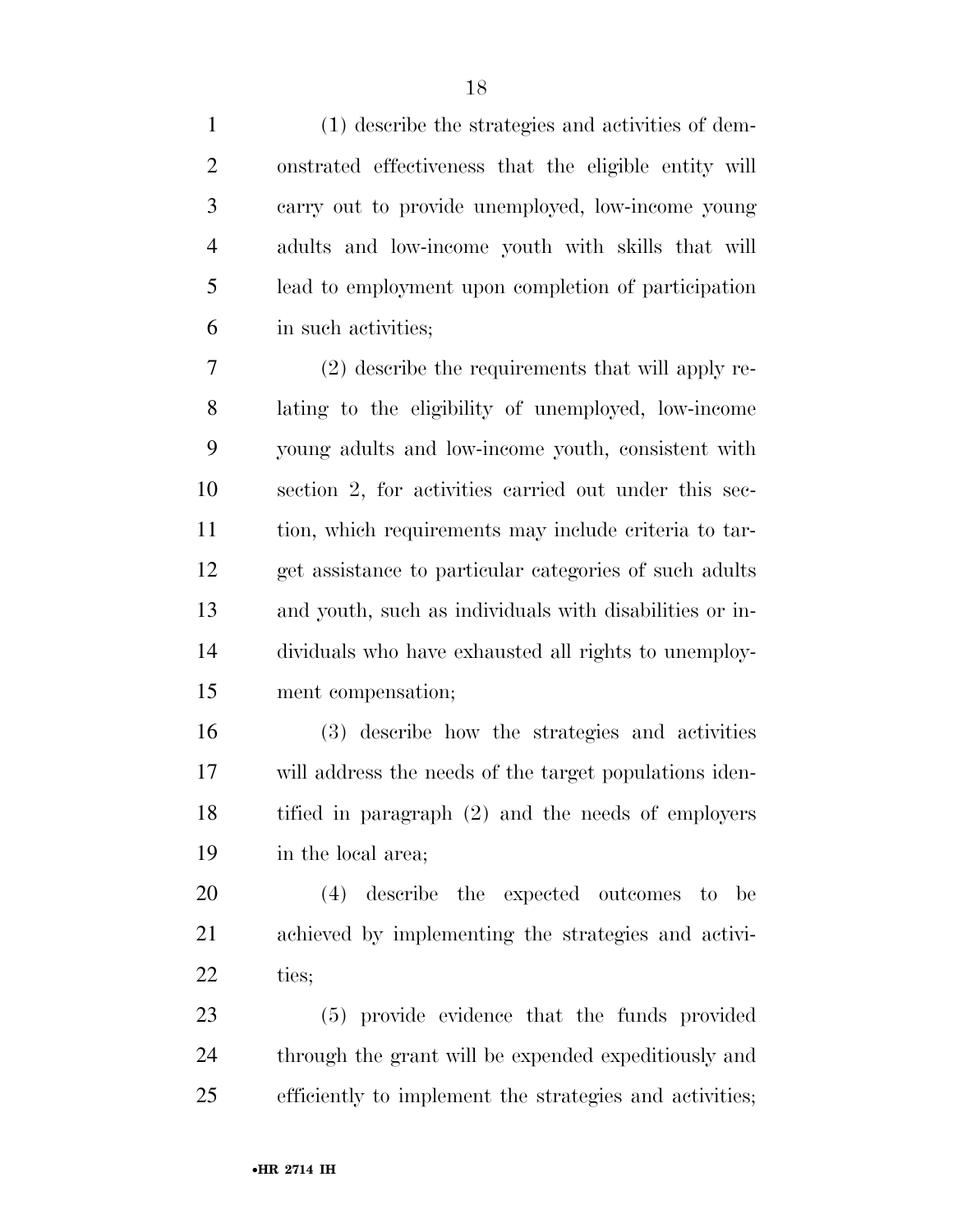| $\mathbf{1}$   | (6) describe how the strategies and activities               |
|----------------|--------------------------------------------------------------|
| $\overline{2}$ | will be coordinated with other Federal, State and            |
| 3              | local programs providing employment, education and           |
| $\overline{4}$ | supportive activities;                                       |
| 5              | (7) provide evidence of employer commitment to               |
| 6              | participate in the activities funded under this sec-         |
| 7              | tion, including identification of anticipated occupa-        |
| 8              | tional and skill needs;                                      |
| 9              | (8) provide assurances that the eligible entity              |
| 10             | will report such information relating to fiscal, per-        |
| 11             | formance, and other matters, as the Secretary of             |
| 12             | Labor may require and as the Secretary determines            |
| 13             | is necessary to effectively monitor the activities car-      |
| 14             | ried out under this section;                                 |
| 15             | (9) provide assurances that the eligible entity              |
| 16             | will ensure compliance with the requirements, re-            |
| 17             | strictions, labor standards, and other provisions de-        |
| 18             | scribed in section $5(a)$ ; and                              |
| 19             | (10) if the entity will provide activities de-               |
| 20             | scribed in subsection $(f)(4)$ , a description of how the    |
| 21             | activities will lead to the industry-recognized creden-      |
| 22             | tials involved.                                              |
| 23             | (e) PRIORITY IN AWARDS.—In awarding grants                   |
| 24             | under this section, the Secretary of Labor (or a State,      |
| 25             | under subsection $(b)(1)(B)$ shall give priority to applica- |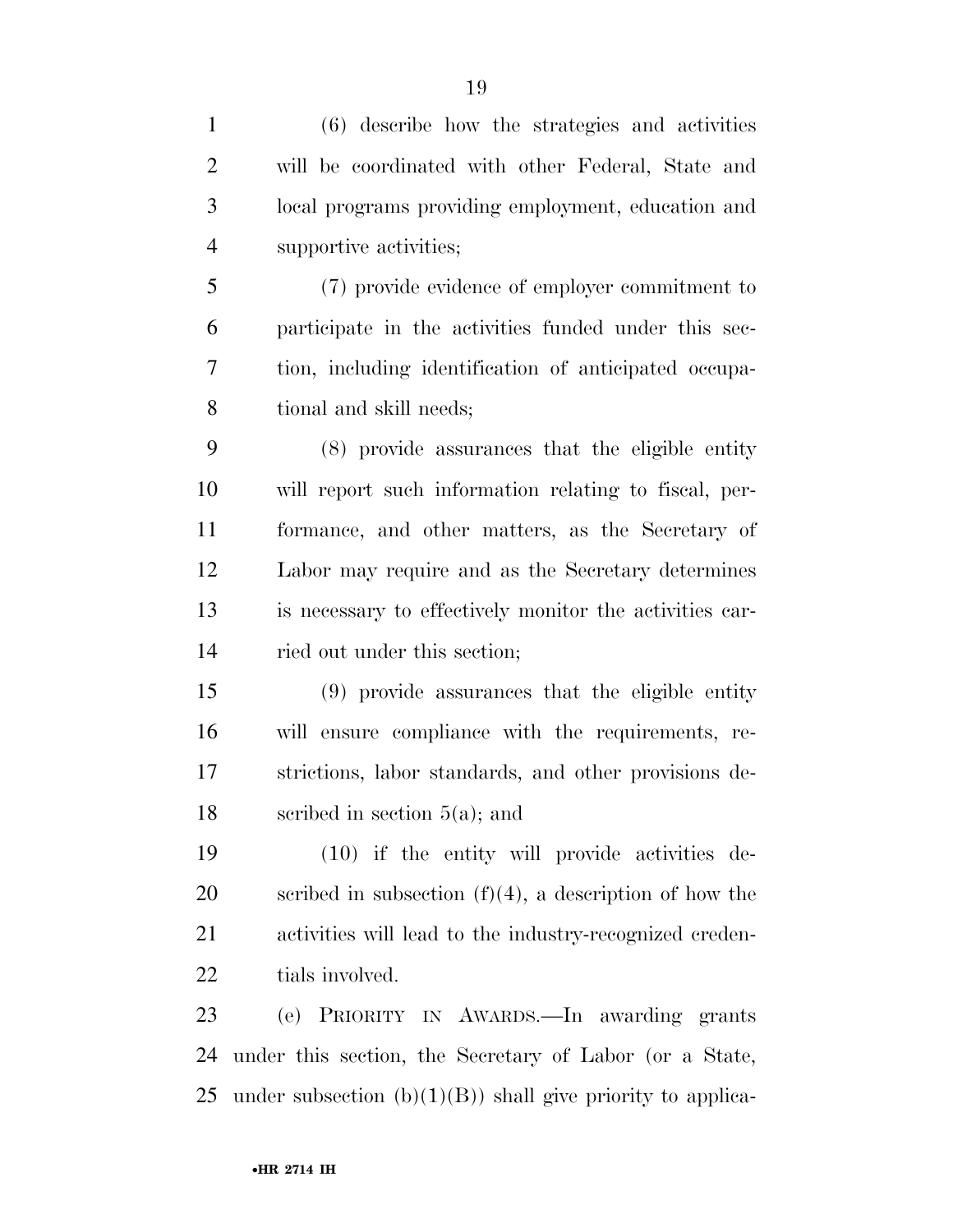tions submitted by eligible entities from areas of high pov- erty and high unemployment, as defined by the Secretary, such as Public Use Microdata Areas designated by the Bu-reau of the Census.

 (f) USE OF FUNDS.—An entity that receives a grant under this section shall use the funds made available through the grant to support work-based strategies and activities of demonstrated effectiveness that are designed to provide unemployed, low-income young adults and low- income youth with skills that will lead to employment as part of or upon completion of participation in such activi-ties. Such strategies and activities may include—

 (1) on-the-job training, registered apprentice- ship programs, or other programs that combine work with skills development;

 (2) sector-based training programs that have been designed to meet the specific requirements of an employer or group of employers in that sector and for which employers are committed to hiring in-dividuals upon successful completion of the training;

 (3) training that supports an industry sector or an employer-based or labor-management committee industry partnership and that includes a significant work-experience component;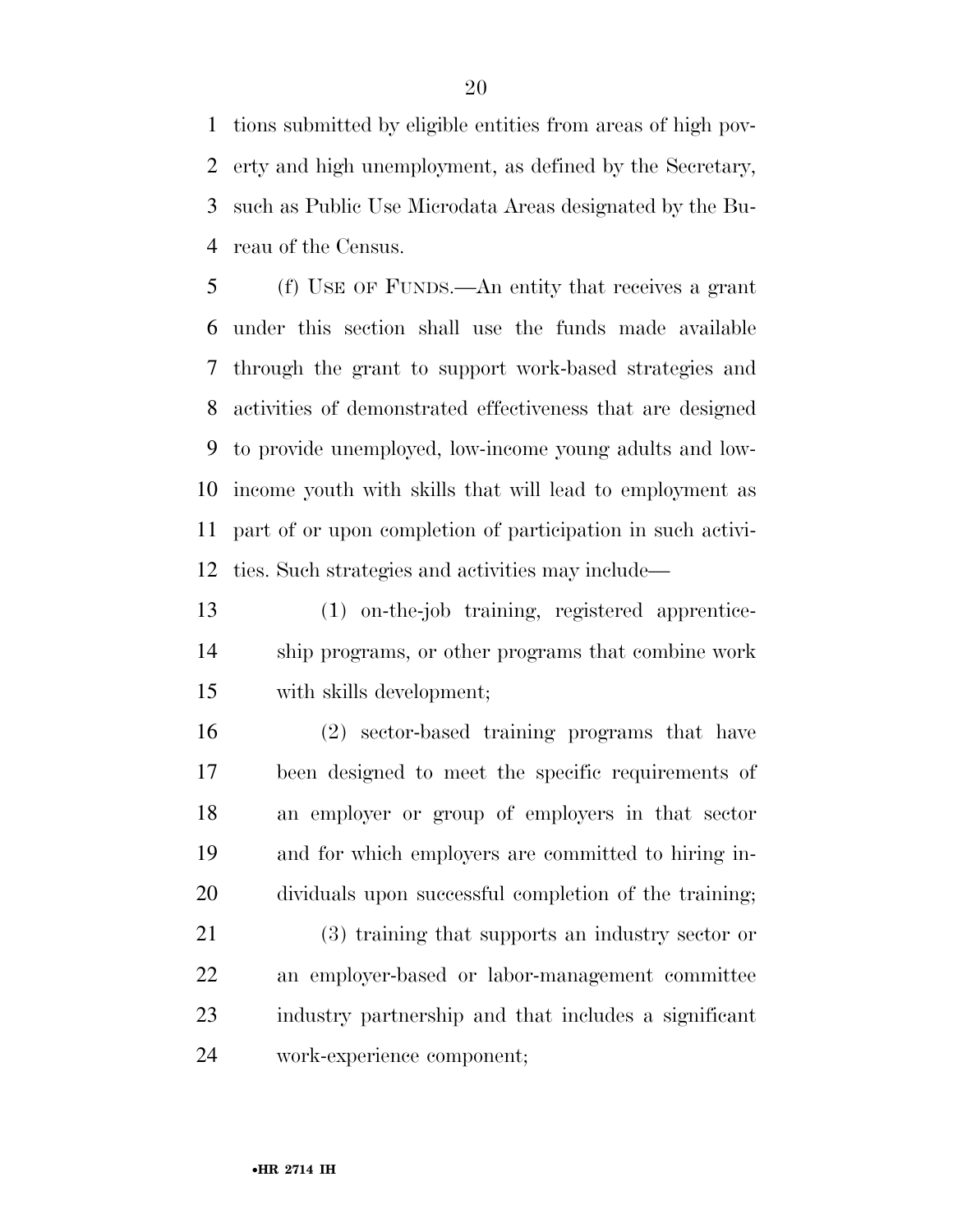(4) activities that lead to the acquisition of in- dustry-recognized credentials in a field identified by the State or local area as a growth sector or in-de- mand industry in which there are likely to be signifi-cant job opportunities in the short-term;

 (5) activities that provide connections to imme- diate work opportunities, including subsidized em- ployment opportunities, or summer employment op- portunities for youth, that include concurrent skills training and other supports;

 (6) activities offered through career academies that provide students with the academic preparation and training, such as paid internships and concur- rent enrollment in community colleges or other post- secondary institutions, needed to pursue a career pathway that leads to postsecondary credentials and in-demand jobs; and

 (7) adult basic education and integrated basic education and training for low-skilled individuals who are not younger than 16 but are younger than 25, hosted at community colleges or at other sites, to prepare individuals for jobs that are in demand in a local area.

 (g) COORDINATION OF FEDERAL ADMINISTRA-TION.—The Secretary of Labor shall administer this sec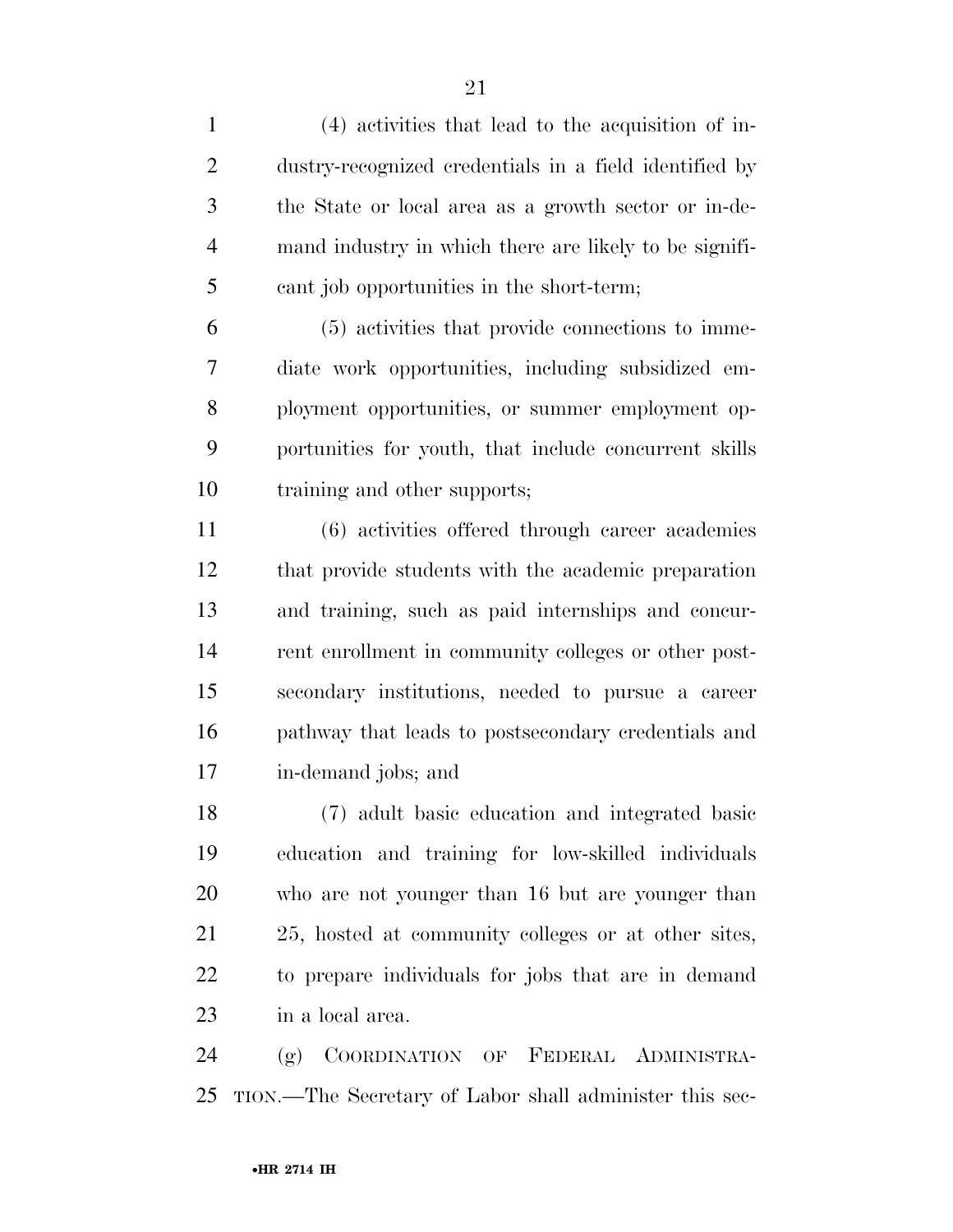tion in coordination with the Secretary of Education, the Secretary of Health and Human Services, and other ap- propriate agency heads, to ensure the effective implemen-tation of this section.

#### **SEC. 5. GENERAL REQUIREMENTS.**

 (a) LABOR STANDARDS AND PROTECTIONS.—Activi- ties provided with funds made available under this Act shall be subject to the requirements and restrictions, in- cluding the labor standards, described in section 181 of the Workforce Innovation and Opportunity Act (29 U.S.C. 3241) and the nondiscrimination provisions of section 188 of such Act (29 U.S.C. 3248), in addition to other applica-ble Federal laws.

 (b) REPORTING.—The Secretary of Labor may re- quire the reporting of information relating to fiscal, per- formance and other matters that the Secretary determines is necessary to effectively monitor the activities carried out with funds provided under this Act. At a minimum, recipi- ents of grants (including recipients of subgrants) under this Act shall provide information relating to—

 (1) the number of individuals participating in activities with funds provided under this Act and the number of such individuals who have completed such participation;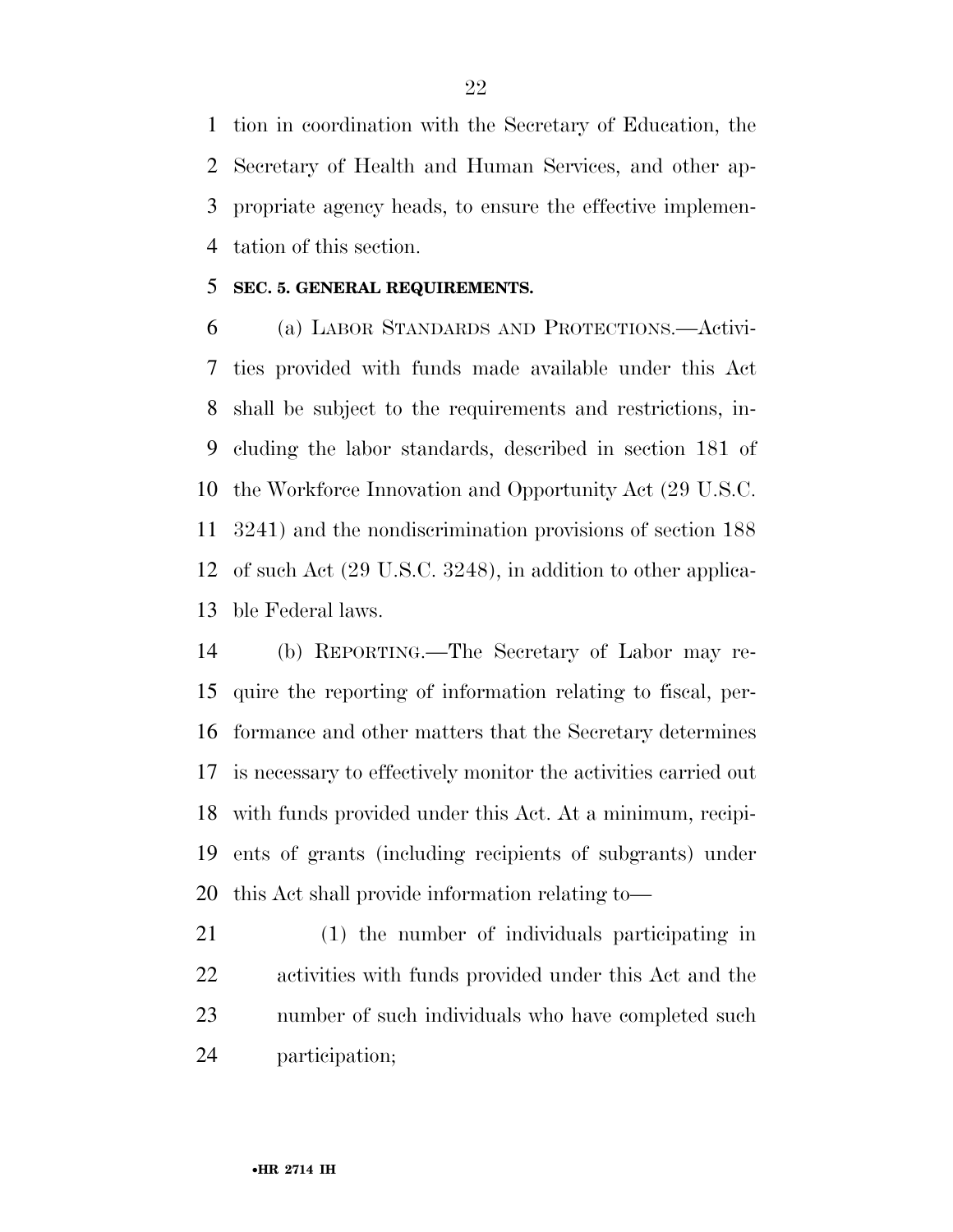| $\mathbf{1}$   | (2) the expenditures of funds provided under           |
|----------------|--------------------------------------------------------|
| $\overline{2}$ | this Act;                                              |
| 3              | (3) the number of jobs created pursuant to the         |
| $\overline{4}$ | activities carried out under this Act;                 |
| 5              | (4) the demographic characteristics of individ-        |
| 6              | uals participating in activities under this Act; and   |
| $\overline{7}$ | (5) the performance outcomes for individuals           |
| 8              | participating in activities under this Act, including— |
| 9              | (A) for low-income youth participating in              |
| 10             | summer employment activities under sections 3          |
| 11             | and 4, performance on indicators consisting            |
| 12             | $of$ —                                                 |
| 13             | work readiness skill attainment<br>(i)                 |
| 14             | using an employer validated checklist; and             |
| 15             | (ii) placement in or return to sec-                    |
| 16             | ondary or postsecondary education or                   |
| 17             | training, or entry into unsubsidized em-               |
| 18             | ployment;                                              |
| 19             | (B) for low-income youth participating in              |
| 20             | year-round employment activities under section         |
| 21             | 3 or in activities under section 4, performance        |
| 22             | on indicators consisting of—                           |
| 23             | (i) placement in or return to postsec-                 |
| 24             | ondary education;                                      |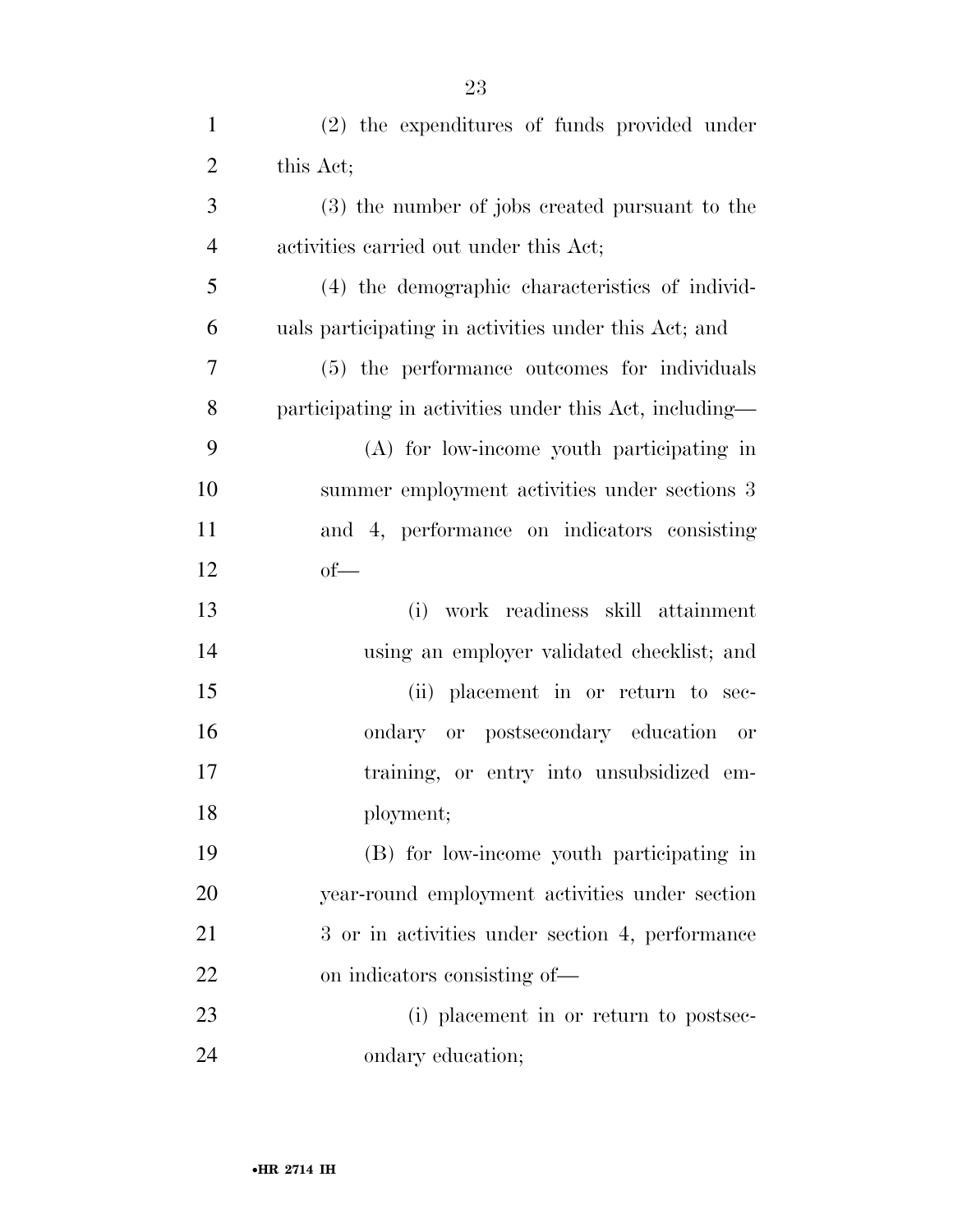| $\mathbf{1}$   | (ii) attainment of a secondary school                         |
|----------------|---------------------------------------------------------------|
| $\overline{2}$ | diploma or its recognized equivalent;                         |
| 3              | (iii) attainment of an industry-recog-                        |
| $\overline{4}$ | nized credential; and                                         |
| 5              | (iv) entry into, retention in, and earn-                      |
| 6              | ings in, unsubsidized employment; and                         |
| $\overline{7}$ | (C) for unemployed, low-income young                          |
| 8              | adults participating in activities under section              |
| 9              | 4, performance on indicators consisting of—                   |
| 10             | (i) entry into, retention in, and earn-                       |
| 11             | ings in, unsubsidized employment; and                         |
| 12             | (ii) attainment of an industry-recog-                         |
| 13             | nized credential.                                             |
| 14             | (c) ACTIVITIES REQUIRED TO BE ADDITIONAL.—                    |
| 15             | Funds provided under this Act shall only be used for ac-      |
| 16             | tivities that are in addition to activities that would other- |
| 17             | wise be available in the State or local area in the absence   |
| 18             | of such funds.                                                |
| 19             | (d) ADDITIONAL REQUIREMENTS.—The Secretary of                 |
| 20             | Labor may establish such additional requirements as the       |
| 21             | Secretary determines may be necessary to ensure fiscal in-    |
| 22             | tegrity, effective monitoring, and the appropriate and        |
| 23             | prompt implementation of the activities under this Act.       |
| 24             | (e) REPORT OF INFORMATION AND EVALUATIONS TO                  |
| 25             | CONGRESS AND THE PUBLIC.—The Secretary of Labor               |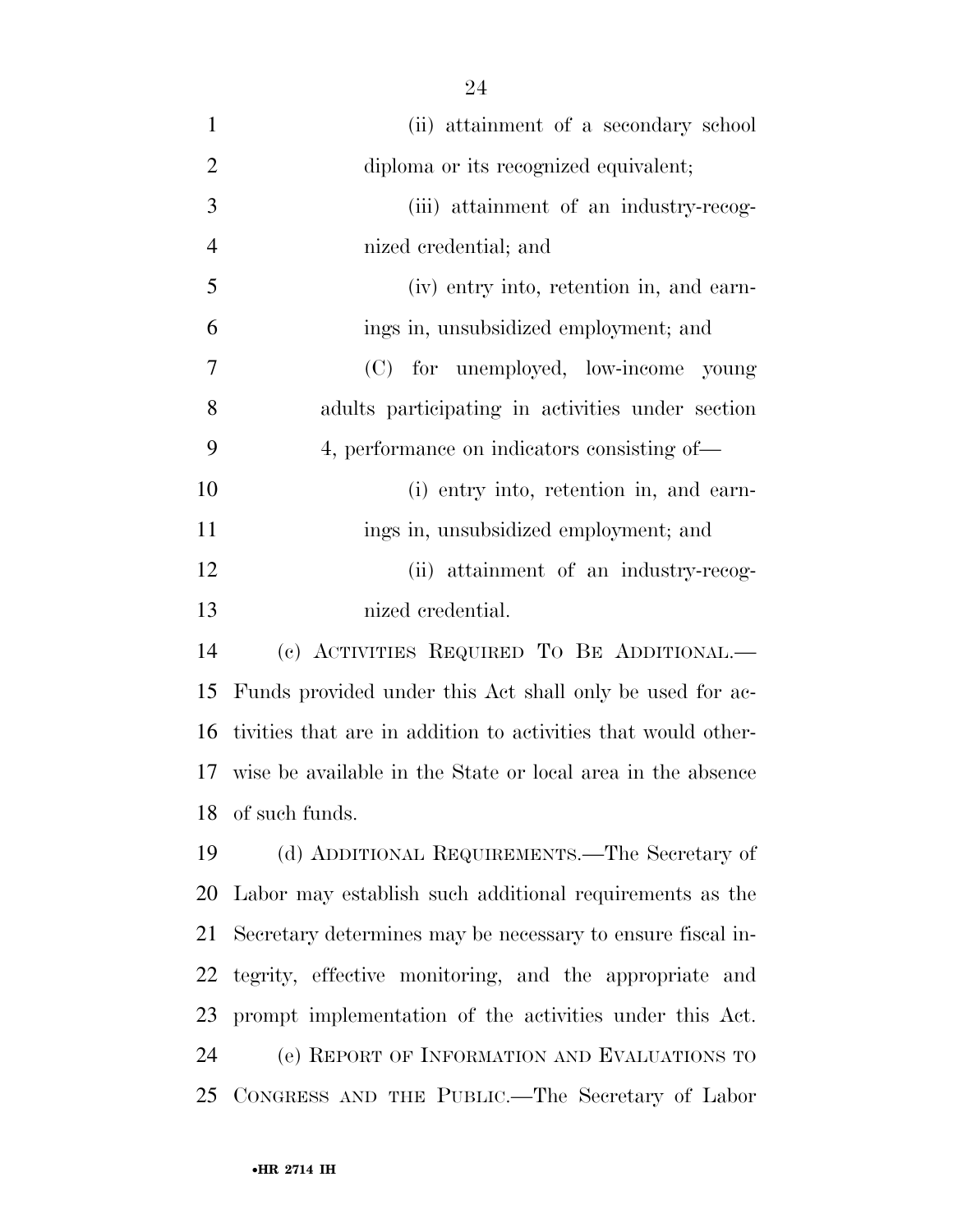shall provide to the appropriate committees of Congress and make available to the public the information reported pursuant to subsection (b).

#### **SEC. 6. DEFINITIONS.**

In this Act:

 (1) CHIEF ELECTED OFFICIAL.—The term ''chief elected official'' means the chief elected execu- tive officer of a unit of local government in a local area or in the case in which such an area includes more than one unit of general government, the indi- viduals designated under an agreement described in section 107(c)(1)(B) of the Workforce Innovation 13 and Opportunity Act  $(29 \text{ U.S.C. } 3122(\text{e})(1)(\text{B}))$ .

 (2) LOCAL AREA.—The term ''local area'' has the meaning given the term in section 3 of the Workforce Innovation and Opportunity Act (29 U.S.C. 3102).

 (3) LOCAL BOARD.—The term ''local board'' has the meaning given the term in section 3 of the Workforce Innovation and Opportunity Act.

(4) LOCAL PLAN.—The term ''local plan''—

 (A) means a local plan approved, before July 1, 2016, under section 118 of the Work- force Investment Act of 1998 (29 U.S.C. 2833); and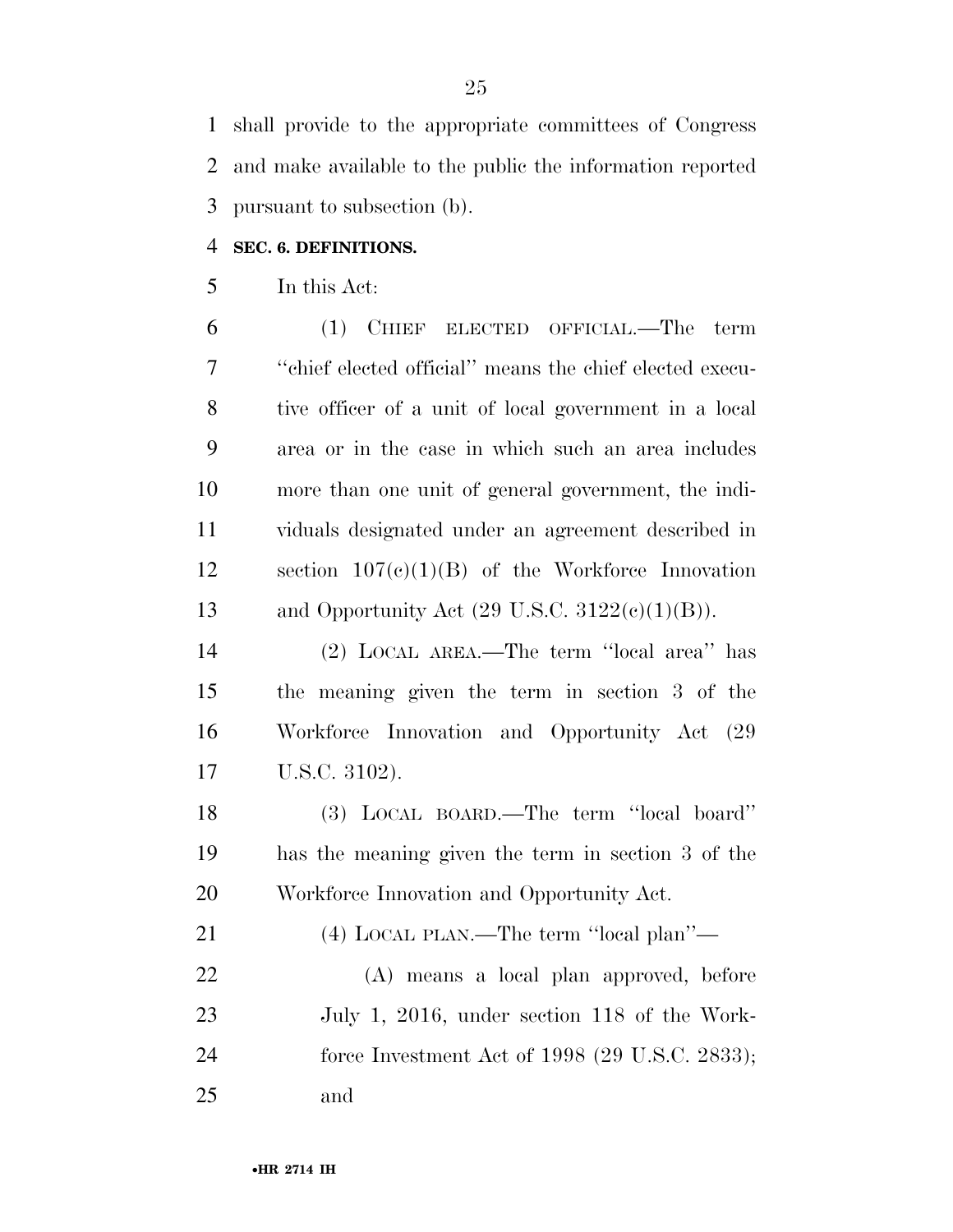| $\mathbf{1}$   | (B) after June 30, 2016, means a local        |
|----------------|-----------------------------------------------|
| 2              | plan as defined in section 3 of the Workforce |
| 3              | Innovation and Opportunity Act.               |
| $\overline{4}$ | (5) LOW-INCOME YOUTH.—The term "low-in-       |
| 5 <sup>5</sup> | come youth" means an individual who—          |
| 6              | $(A)$ is not younger than 16 but is younger   |

 $7 \t\t \text{than } 25;$ 

 (B) meets the definition of a low-income individual provided in section 3(36) of the Workforce Innovation and Opportunity Act (29 11 U.S.C. 3102(36)), except that—

 (i) States and local areas, subject to approval in the applicable State plans and local plans, may increase the income level specified in subparagraph (B)(i) of such section to an amount not in excess of 200 percent of the poverty line for purposes of determining eligibility for participation in activities under section 3; and

 (ii) eligible entities described in sec-21 tion  $4(e)$ , subject to approval in the appli- cable applications for funds, may make such an increase for purposes of deter- mining eligibility for participation in activi-ties under section 4; and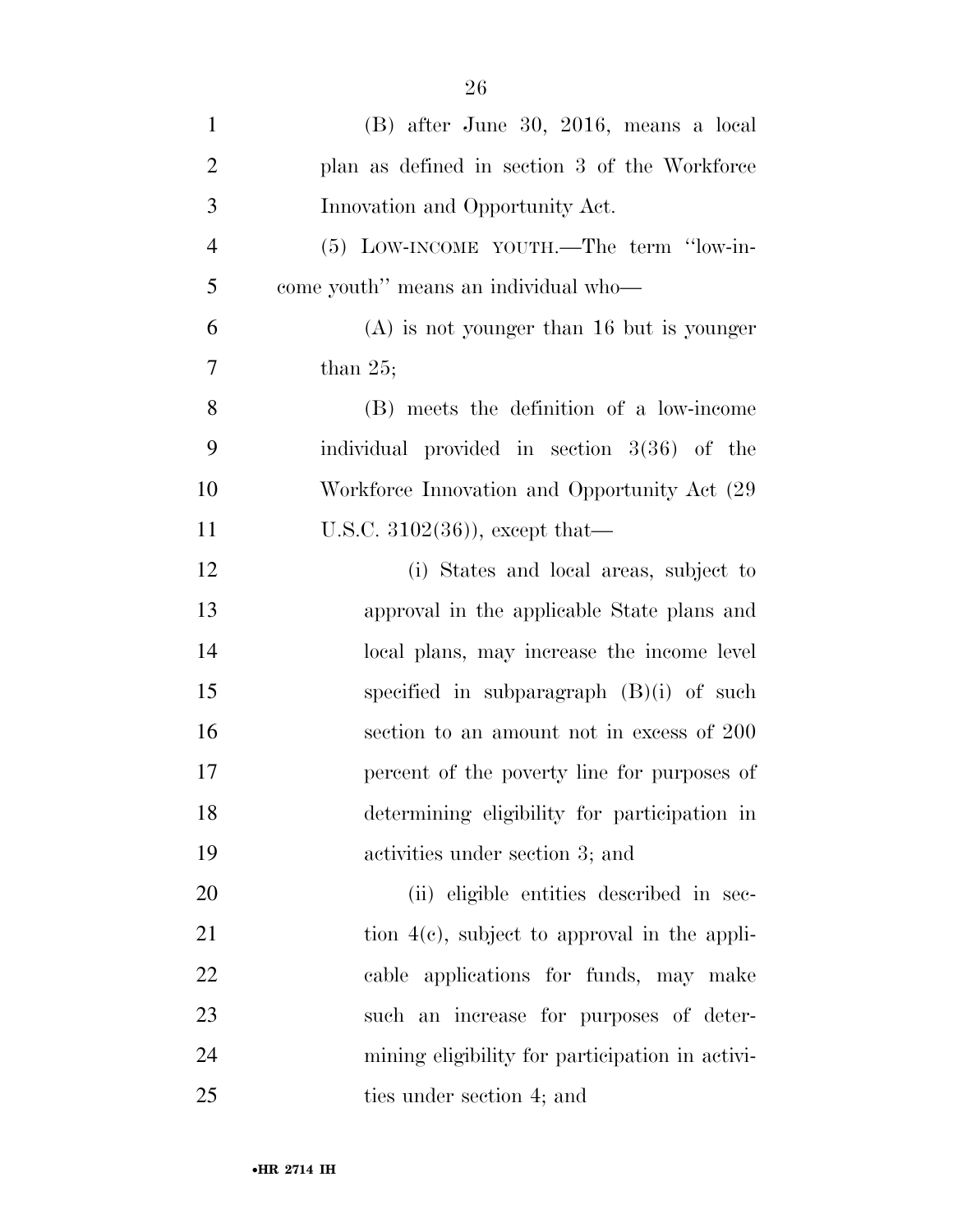| $\mathbf{1}$   | (C) is in one or more of the categories                |
|----------------|--------------------------------------------------------|
| $\overline{2}$ | specified in subparagraph $(B)(iii)$ or $(C)(iv)$ of   |
| 3              | section $129(a)(1)$ of the Workforce Innovation        |
| $\overline{4}$ | and Opportunity Act $(29 \text{ U.S.C. } 3164(a)(1)).$ |
| 5              | (6) POVERTY LINE.—The term "poverty line"              |
| 6              | means a poverty line as defined in section 673 of the  |
| 7              | Community Services Block Grant Act (42 U.S.C.          |
| 8              | 9902), applicable to a family of the size involved.    |
| 9              | (7) REGISTERED APPRENTICESHIP PROGRAM.-                |
| 10             | term "registered apprenticeship program"<br>The        |
| 11             | means an apprenticeship program registered under       |
| 12             | the Act of August 16, 1937 (commonly known as          |
| 13             | the "National Apprenticeship Act"; 50 Stat. 664,       |
| 14             | chapter 663; 29 U.S.C. 50 et seq.).                    |
| 15             | (8) STATE.—The term "State" means each of              |
| 16             | the several States of the United States, and the Dis-  |
| 17             | trict of Columbia.                                     |
| 18             | (9) STATE PLAN.—The term "State plan"                  |
| 19             | means a State plan approved—                           |
| 20             | $(A)$ before July 1, 2016, under section 112           |
| 21             | of the Workforce Investment Act of 1998 (29)           |
| 22             | U.S.C. 2822); or                                       |
| 23             | (B) after June 30, 2016, under section                 |
| 24             | 102 or 103 of the Workforce Innovation and             |
| 25             | Opportunity Act (29 U.S.C. 3112, 3113).                |